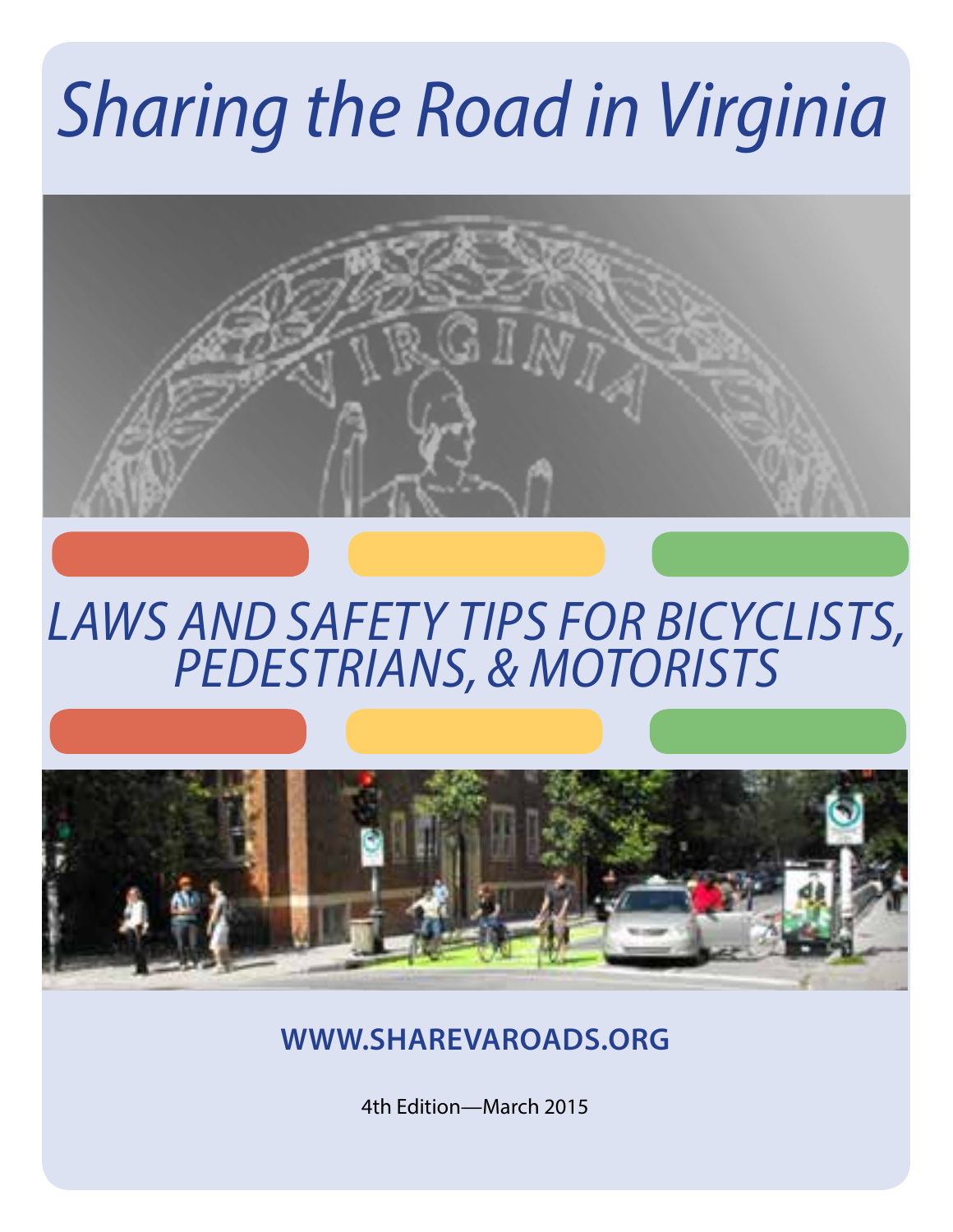*Sharing the Road in Virginia* offers safety procedures and traffic regulations for all users of Virginia's roads and paths. This guide will help bicyclists, pedestrians, and motorists safely use Virginia's transportation network.

Like motorists, bicyclists and pedestrians are subject to the Code of Virginia section on motor vehicles (Title 46.2). See *http://www.virginiadot.org/programs/bk-laws.asp* for a summary of Virginia's pedestrian and bicycling laws.

*Sharing the Road in Virginia* 4th Edition is funded by a Federal Highway Safety Grant from the Virginia Department of Motor Vehicles. It has been prepared by the Northern Virginia Regional Commission with oversight from the Technical Advisory Committee members listed on page 37.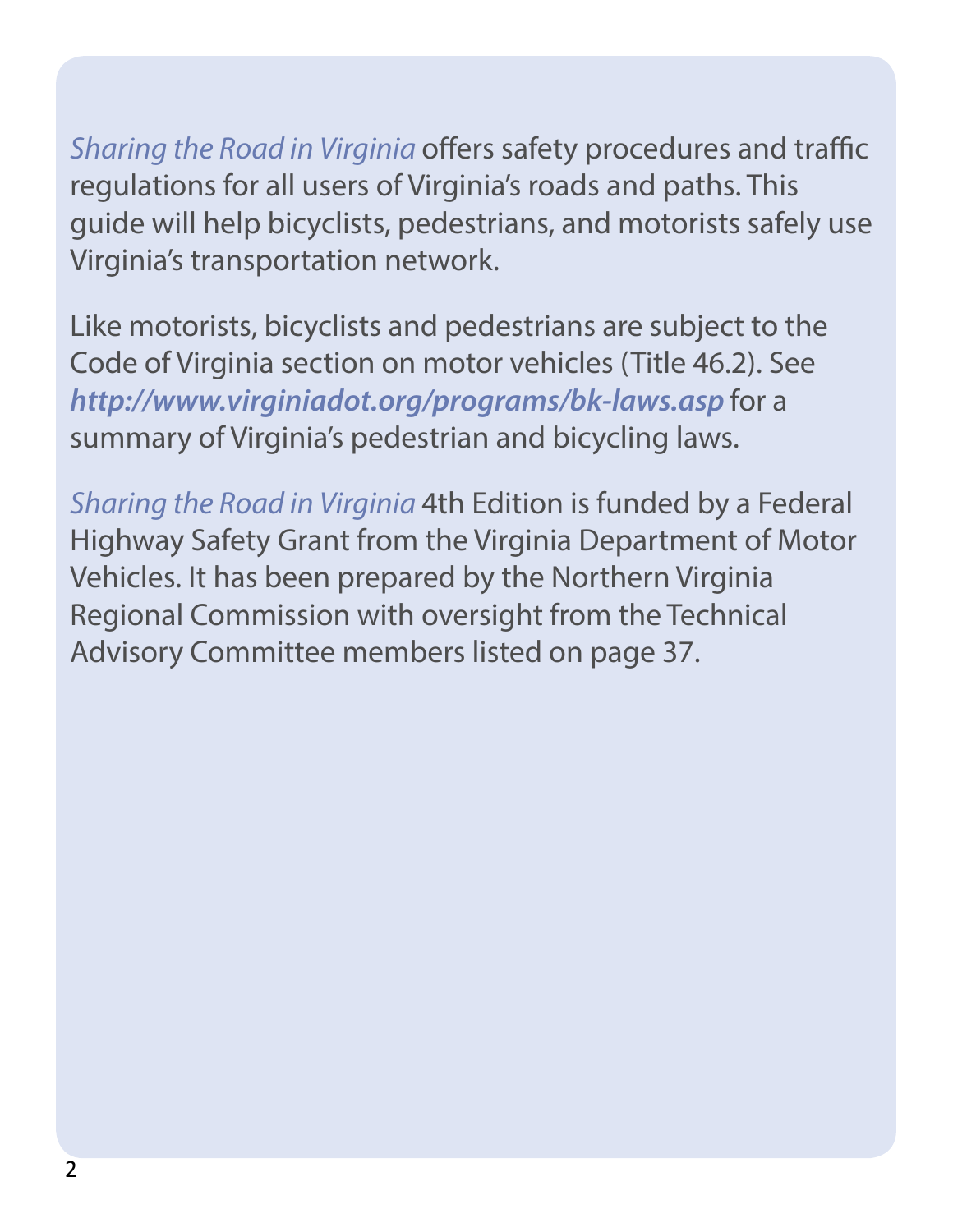

### **TABLE OF CONTENTS**



| <b>Sharing the Road</b>                    | 4         |
|--------------------------------------------|-----------|
| Know the Law                               | 5         |
| Knowledge to Live By                       | $6 - 7$   |
| Before You Hit the Road                    | $8-9$     |
| <b>STREETS Get ready for sharing</b>       | $10 - 12$ |
| PATHS AND TRAILS Another route to share    | 13        |
| SIDEWALKS Pedestrians require a safe space | $14 - 15$ |
| <b>CROSSWALKS They're on every corner</b>  | $16 - 17$ |
| YOUR SIDE "Walk left, ride right"          | $18 - 19$ |
| SIGNALS Let others know you're turning     | $20 - 21$ |
| <b>TURNS Choose the correct lane</b>       | $22 - 23$ |
| PASSING Take special care                  | $24 - 25$ |
| BE ALERT Look out for each other           | $26 - 27$ |
| COMMUTING Enjoy the ride  or walk          | $28 - 31$ |
| <b>LEARN MORE Find website information</b> | $32 - 35$ |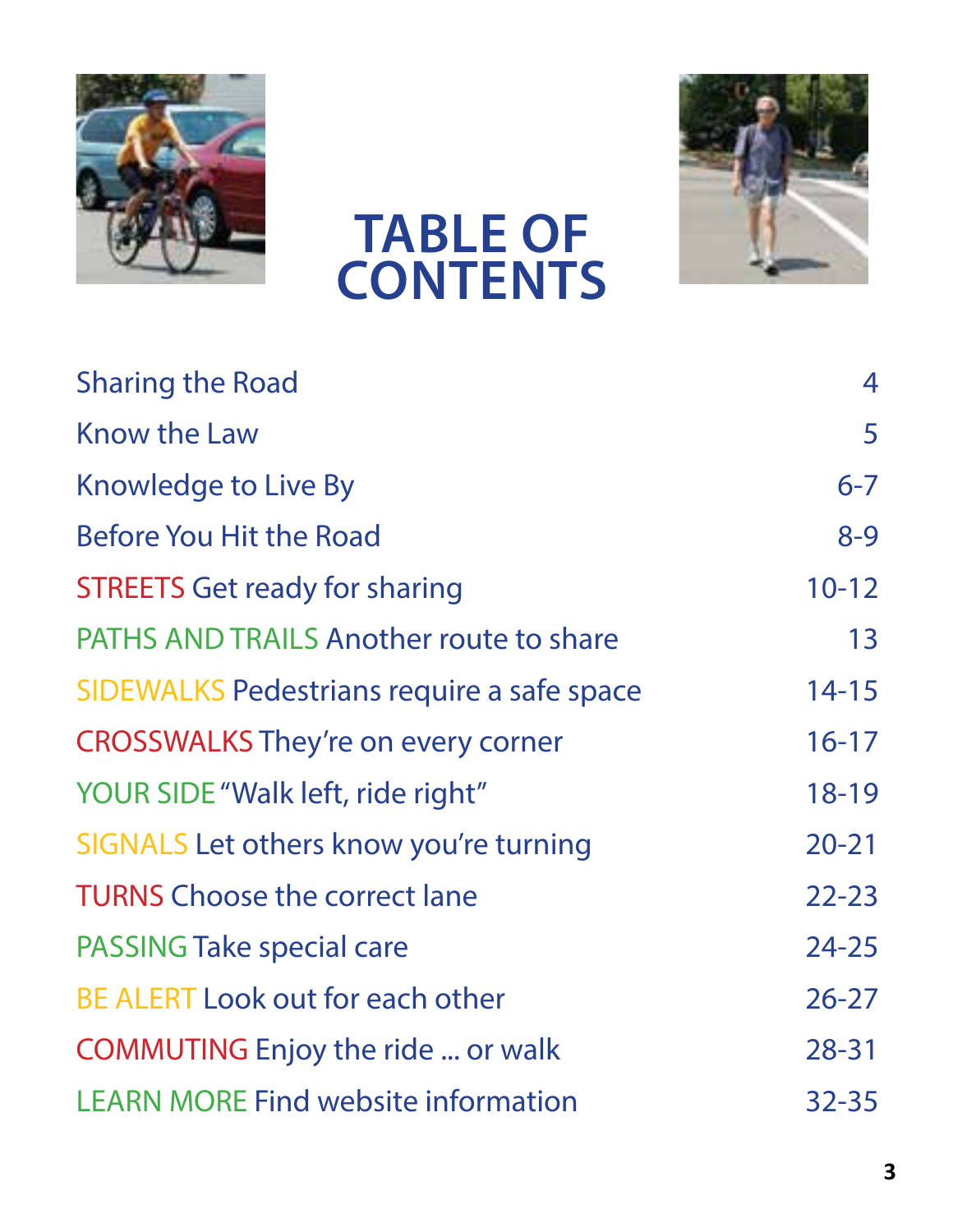### **SHARING THE ROAD**

This booklet is a good place to start learning the rules and the most common safety practices for all travelers sharing Virginia's roads, trails and paths.

> *No matter why they drive, bike or walk, everyone should be able to safely travel in Virginia.*

Some people drive because it is convenient. Other people don't own a car or can't drive a car so they must bike, walk, or use public transportation. Others choose to bike or walk to keep our air clean and neighborhoods quiet, save fuel, and improve their health. Concerns about the economy, the environment, and health make bicycling and walking healthy, inexpensive and efficient options for short commutes to neighborhoods, parks, schools, stores, places of worship, and businesses.

#### **Everyone Uses the Roads**

Everyone should recognize that motorists, bicyclists, and pedestrians have mutual rights and responsibilities.

#### **Know the Law and Put Safety first**

When all travelers know the law and respect their mutual rights and responsibilities, sharing the road is safe and predictable.

*"Every person riding a bicycle on a highway shall be subject to the provisions of the Code of Virginia section on motor vehicles and shall have the rights and duties applicable to the driver of a vehicle unless a provision clearly indicates otherwise."* 



 *Code of Virginia §46.2-800*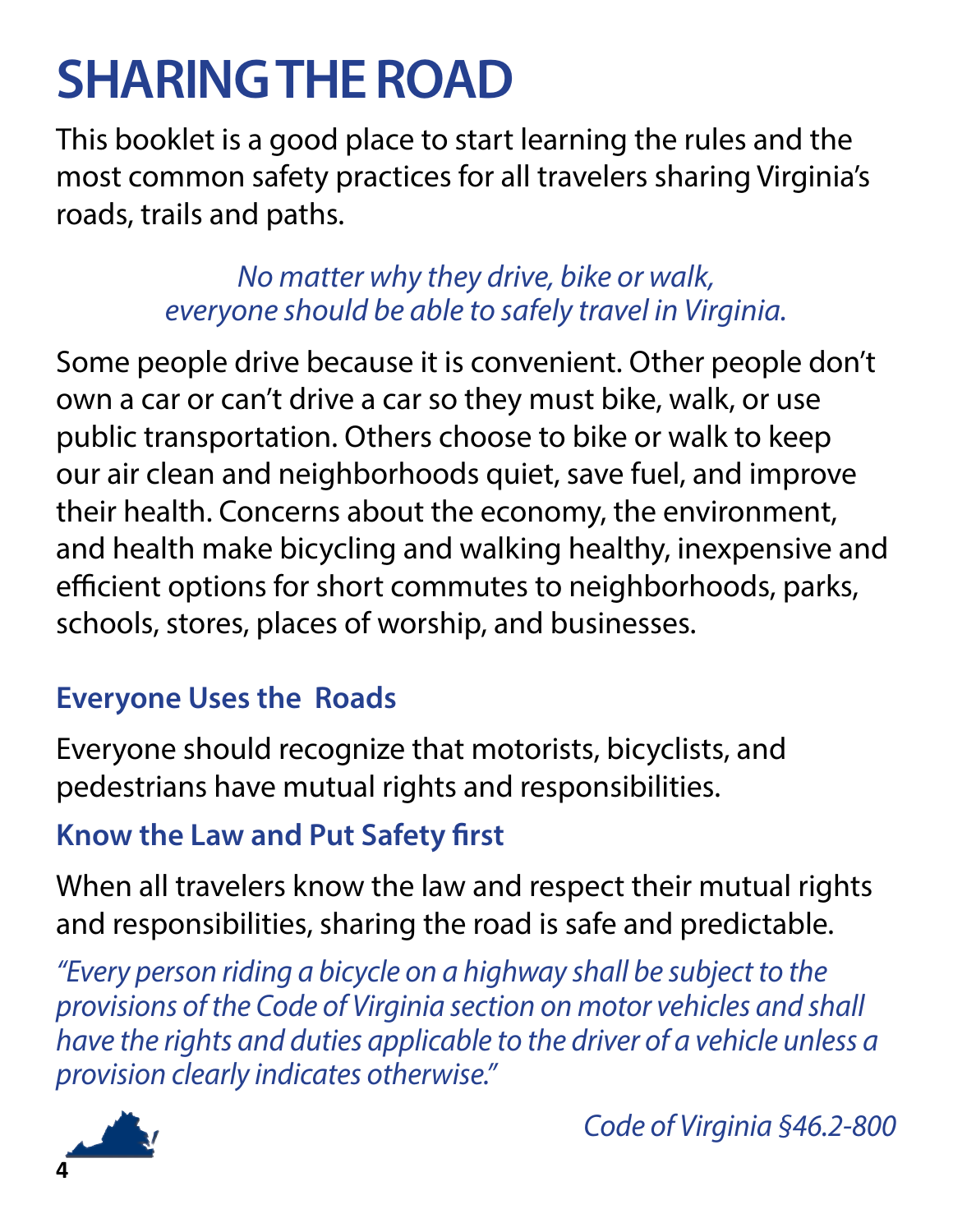### **KNOW THE LAW**

Title 46.2 Chapter 8 of the Code of Virginia contains laws covering motorists, bicycles, and pedestrians in Virginia. All road users should read the Virginia Driver's Manual (*www.dmv.virginia.gov/ drivers/#manual.asp*).

Rights and Duties §46.2-800, 904, 924 Definitions §46.2-100, 903, 908.1, 914, 915.2, 1051 Traffic Controls **Example 20** 646.2-830, 833 Where to Walk  $$46, 2-928$ Where to Ride  $$46.2-802.808.826.903.904.905.907$ Turning and Changing Directions §46.2-846,847,848,849 Passing a Bicyclist **Example 20** S46.2-839 Passing on a Bicycle **Example 346.2-839,907** Bicycle Safety and Helmets §46.2-906, 932, 1078, 906.1 Bicycle Lights and Equipment § 46.2-1015, 1066 Bicycle Registration §46.2-908, 15.2-1720 Crashes §46.2-894, 46.2-895, 896 Mopeds, Electric bicycles §46.2-100, 903, 908.1, 914, 915.2, 1051

*"The drivers of vehicles entering, crossing, or turning at intersections shall change their course, slow down, or stop if necessary to permit pedestrians to cross such intersections safely and expeditiously. Pedestrians crossing highways at intersections shall at all times have the right-of-way over vehicles making turns into the highways being crossed by the pedestrians.*



 *Code of Virginia §46.2-924*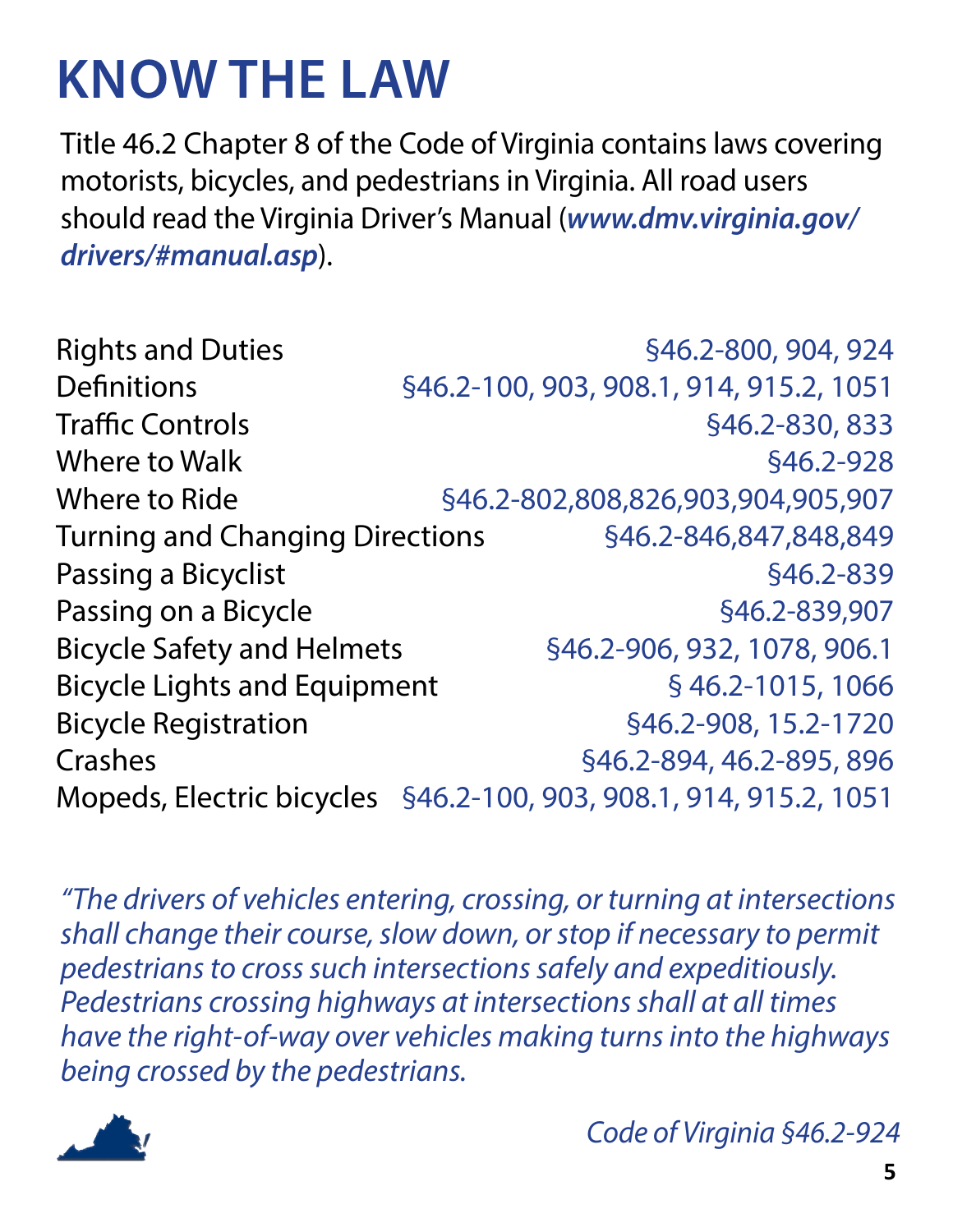## **KNOWLEDGE TO LIVE BY**

#### **Bicycles are vehicles when ridden on roads and streets:**

Follow rules that apply to drivers of vehicles:

- Obey all traffic signs, signals, lights, and markings
- Ride on the right side, with traffic<br>• When turning use motor vehicle
- When turning, use motor vehicle turn lanes
- When significantly slower than other traffic, travel in the rightmost lane or any designated bike lane or paved shoulder
- Ride no more than two side by side<br>• Ride single file when moving slower
- Ride single file when moving slower than traffic<br>• Chev signs that restrict riding on interstate high
- Obey signs that restrict riding on interstate highways and limited access roads
- When riding on the sidewalk or paths, call to pedestrians when approaching from behind and to pass, and give right of way to pedestrians

#### *Always:*

- Use hand signals for turns and stops<br>• When turning or crossing look LEFT
- When turning or crossing, look LEFT-RIGHT-LEFT<br>• Carry children securely in special seats or trailers
- 
- Use white head lamps visible 500 feet, rear reflectors, and a red taillight when bicycling between sunset and sunrise

#### *Don't:*

- Carry passengers on bicycles built for one rider
- Wear earphones in both ears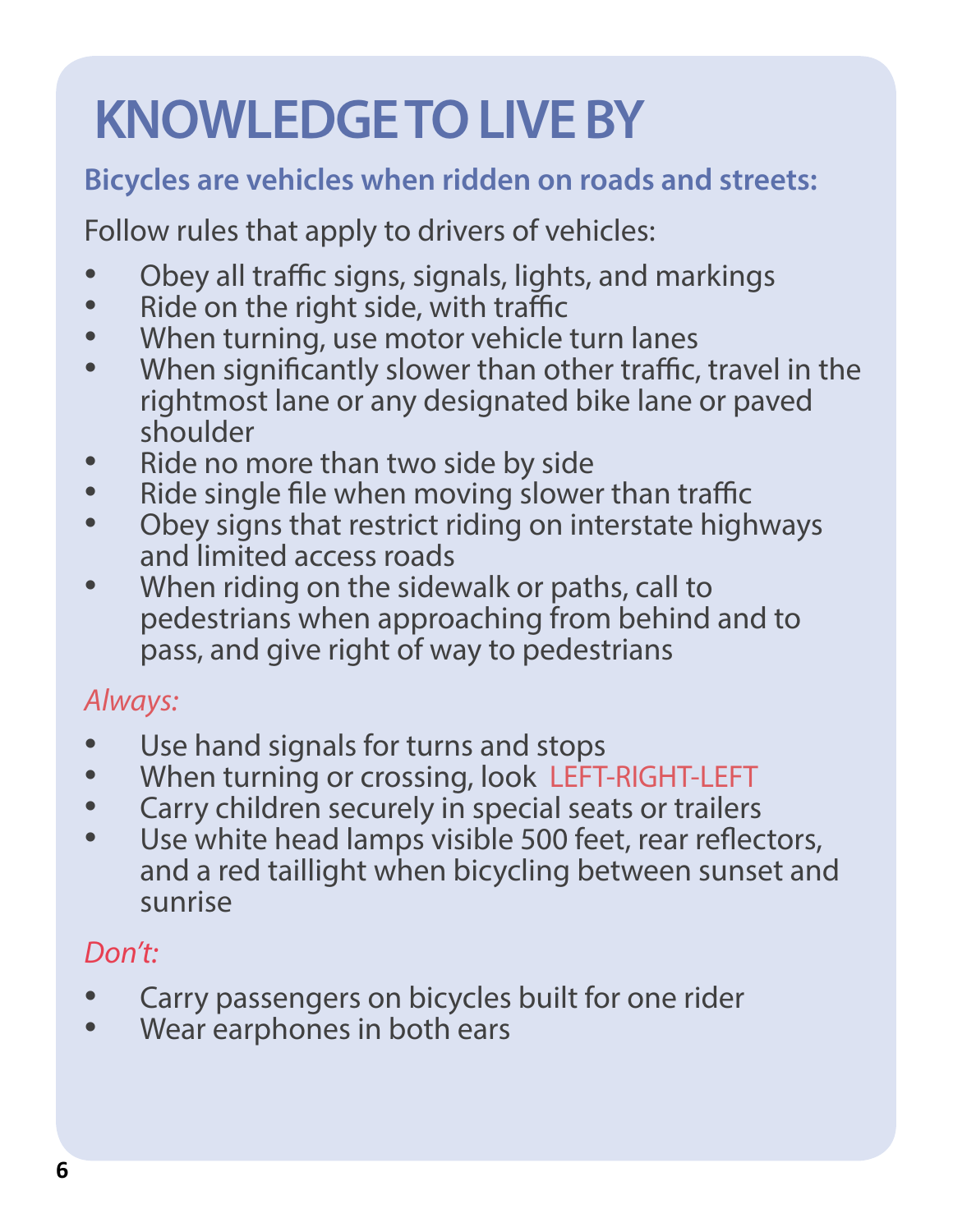#### **Pedestrians have rights and responsibilities:**

- Always watch for motorists, other pedestrians and bicyclists, and make sure they can see you
- Be alert: don't walk and use mobile devices
- Use sidewalks if available
- Use crosswalks wherever possible
- Look LEFT-RIGHT-LEFT when crossing
- If walking on roads, walk facing traffic and travel on extreme edge/shoulders
- Obey Walk/Don't Walk control signals or countdown timers
- Use caution when crossing highways

#### **Motorists must respect bicyclist and pedestrian rights:**

- Approach and pass bicyclists at a reasonable speed and with a safe gap of at least 3 feet
- Always yield to pedestrians and bicyclists who are crossing the road in a crosswalk, especially when turning
- Allow pedestrians time to cross safely
- Don't drive and use mobile devices
- Come to a full stop for a blind pedestrian with a cane or guide dog (Class 3 misdemeanor)

#### **If involved in a crash:**

- Stop and determine injury or damage
- Report personal information to police or others involved
- Report property damaged from a crash to police within 24 hours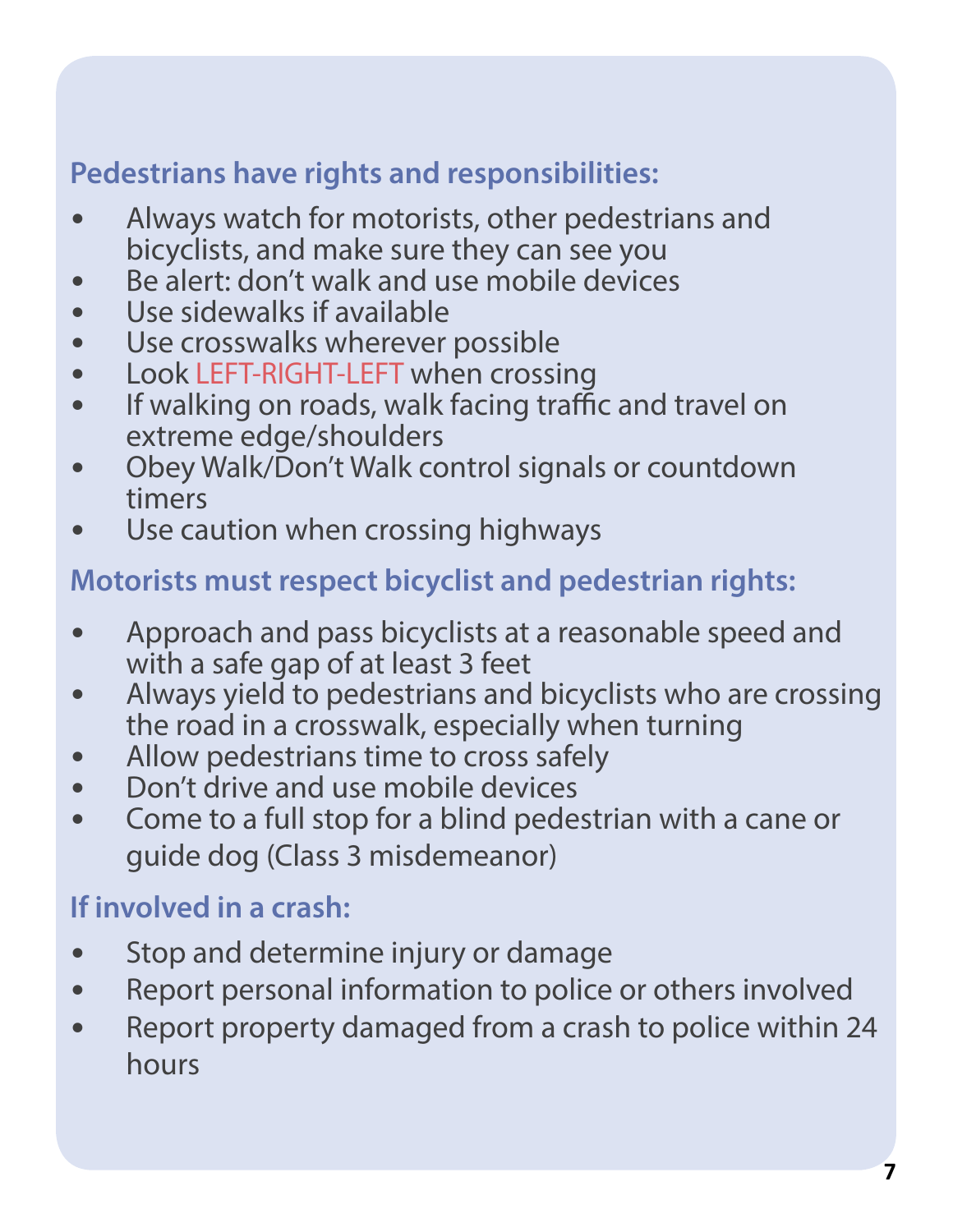## **BEFORE YOU HIT THE ROAD**

**Get a bike that fits** Local bike shops can help you choose a bike that fits you and your bicycling needs. They will explain features and help you learn to use gears and brakes. They can also help with safety equipment.

**Size:** A bike that fits is important for safety and comfort. A rider should reach the pedals and handlebars easily when a bike fits. This reduces complications controlling the bike.

**Style:** Road bikes have narrow tires, dropped handlebars, and are designed for faster riding. Mountain bikes have wide tires and are designed for off-road use. A hybrid or city bike combines features for comfort and efficiency.



#### **Bike Check**

Inspect your bike regularly or take it to a bike shop for inspection.

- **Air**  Are tires at recommended pressure and in good condition?
- **Brakes** Can you reach brake levers? Do brakes stop the wheels?
- **Chain** Does the chain spin and change as gears are engaged?
- **Lights** Do you have a white front light that is visible from at least 500 feet and a red reflector and a light that are visible at least 600 feet to the rear? More light means more visibility!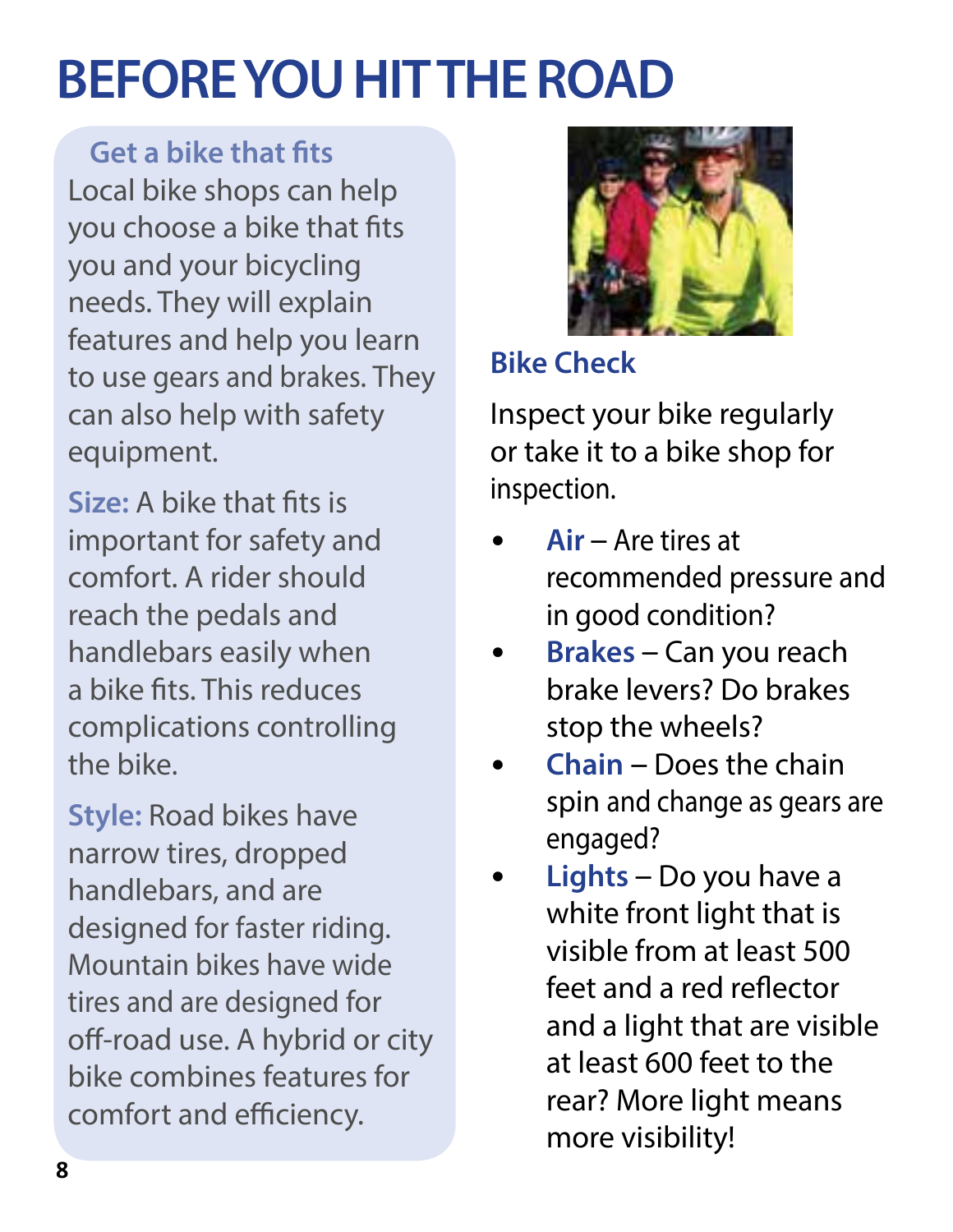#### **Bicycle Helmets**

Everyone should wear a helmet while bicycling. Bicycle helmets greatly reduce the risk of serious brain injury from a bicycle crash.

There is no statewide helmet law, but the Code of Virginia § 46.2-906.1 gives a county, city, or town the authority to require anyone 14 years old or younger to wear a helmet that meets the Consumer Product Safety Commission (CPSC) standard when riding or being carried on a bicycle. VDOT maintains a list of localities with helmet laws www. vdot.virginia.gov/programs/bk-laws.asp#Helmet Use.

When buying a helmet, look for the CPSC label.

- Helmet should sit level and not shift easily.
- V-straps should fit beneath the ear lobes.
- Chin strap should be snug, about two fingers-width under the chin.

The National Highway Traffic Safety Administration offers illustrated instructions at www.nhtsa.gov/people/injury/ pedbimot/bike/EasyStepsWeb/.

When the helmet hits a hard surface, replace it. Even when dents aren't visible, the foam may be damaged and unable to absorb a shock in the future. Other recommendations for replacement can be found at www.helmets.org/replace. htm

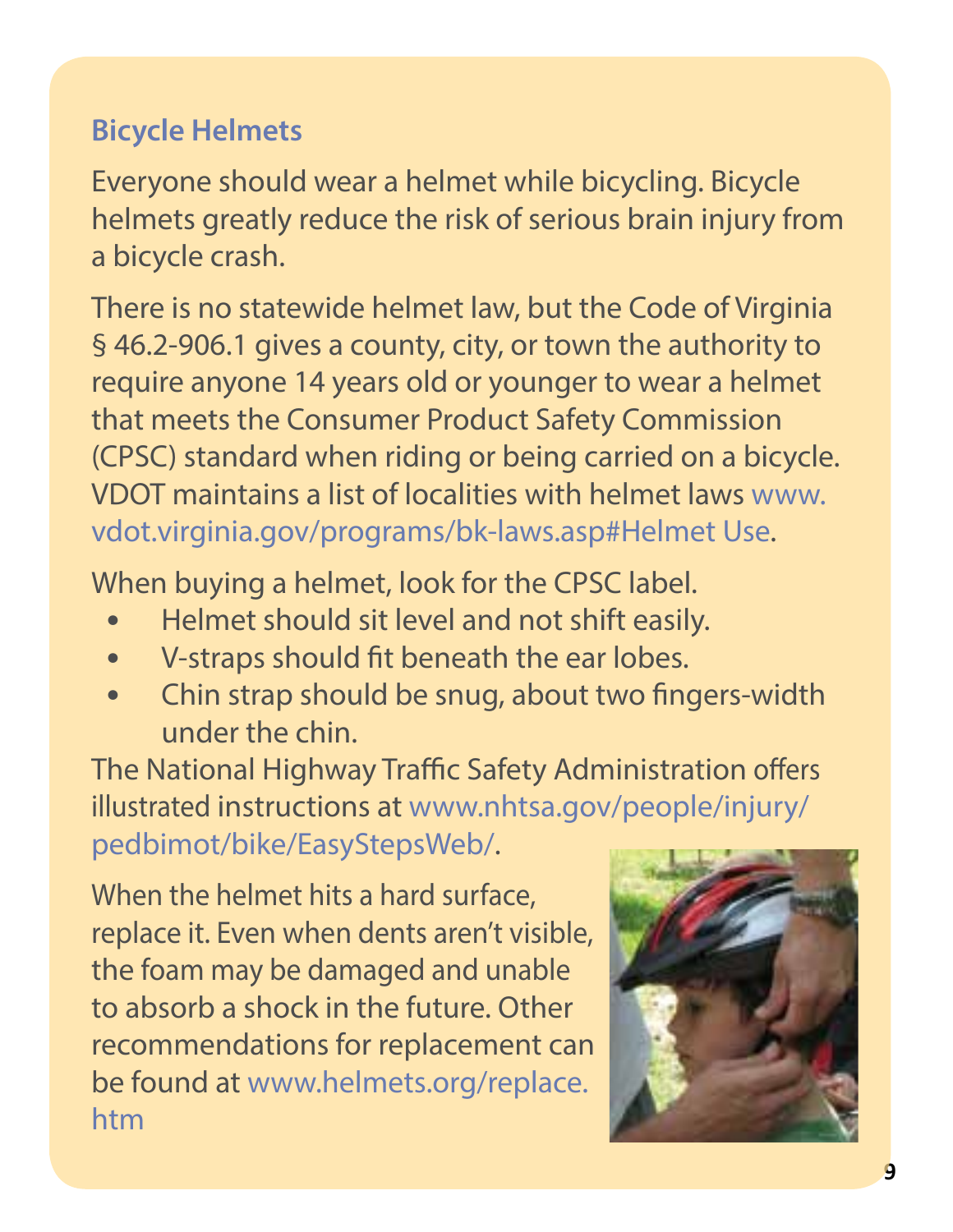# **STREETS**

#### **Ride in a straight line**

Be predictable; don't weave in and out between parked cars – bicyclists may disappear from motorists' sight and get squeezed when they need to merge back into traffic. Likewise, motorists should stay in their lanes and not swerve into bike lanes.

#### **Take the lane**

It is generally safest for bicyclists to "take the lane." They should ride near the center of any travel lane of ordinary width (10-12 feet), when traveling close to the speed of other traffic, and when approaching intersections, driveways, and alleys. Such lane

control improves bicyclist visibility and vantage at intersections, keeps bicyclists out of motorist blind spots, prevents motorists from trying to squeeze by within the same lane, and



reduces conflicts with turning traffic.

#### **Bicycling side by side**

Two bicyclists may ride side by side, but only if they don't impede other traffic. Ride single file If traffic doesn't have enough room to pass. It is illegal for bicyclists to travel between two lanes of traffic moving in the same direction.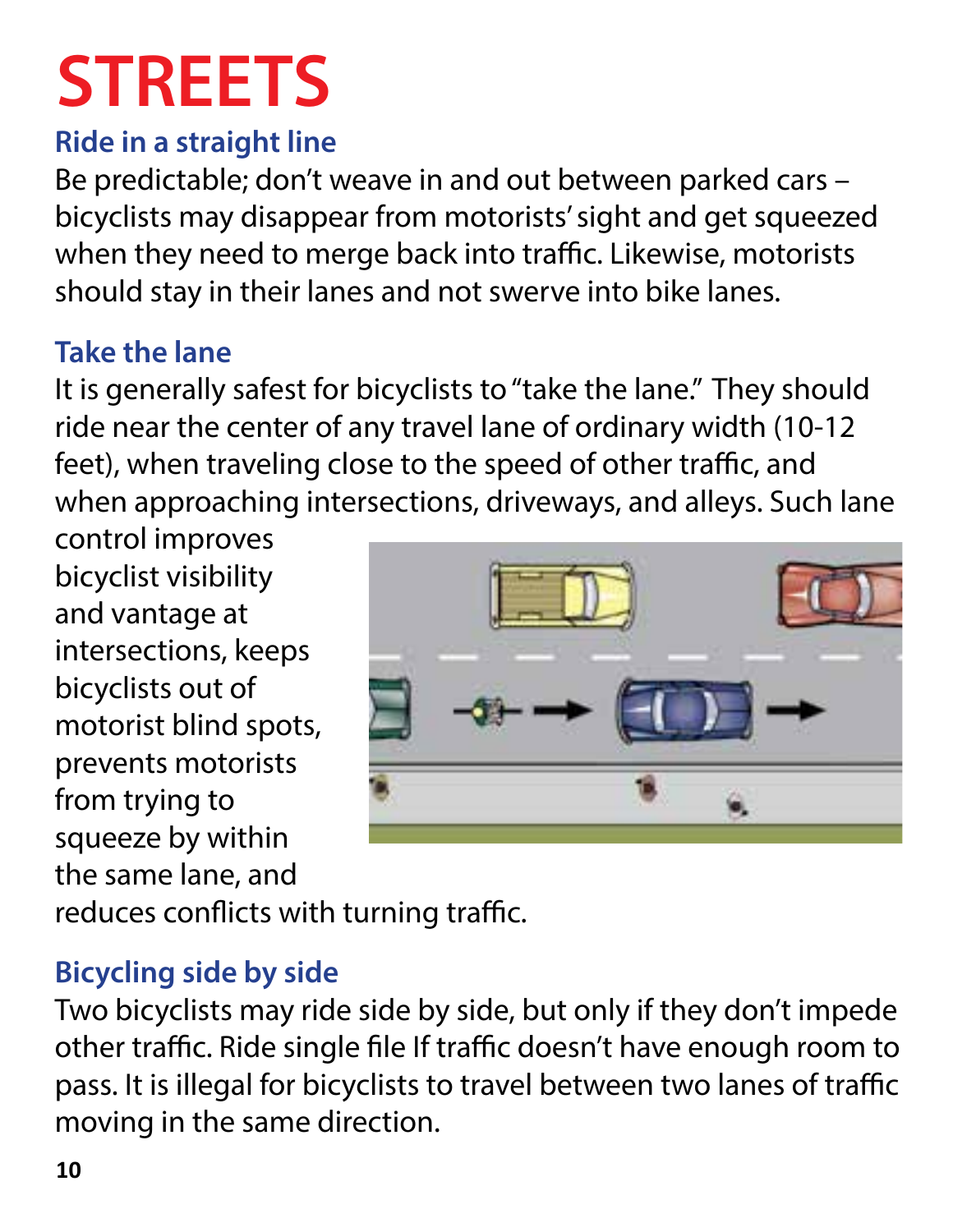#### **Bike lanes**

Bike lanes separate bicyclists from other traffic. They may be marked by signs as well as white lines and icons applied to the pavement.

Motorists should not drive in a bike lane except when turning. Before crossing a bike lane to turn, scan for bicyclists to the right and rear. Use a turn signal, scan

again for bicyclists, and then merge into the bike lane for the turn.

Bicyclists and motorists must share the road, whether or not bike lanes are provided.

#### **Sharrows**

Shared Lane Marking [Sharrows] are road markings used to indicate where a bicyclist should be riding in the lane. They are used next to parked cars to help a bicyclist avoid being hit suddenly by opened car doors and on lanes that are too narrow for cars and bicycles to comfortably travel side by side in the



same lane. Occasionally they are used on steep downhill slopes to allow the bicyclist more maneuvering space to react when traveling at a high speeds.

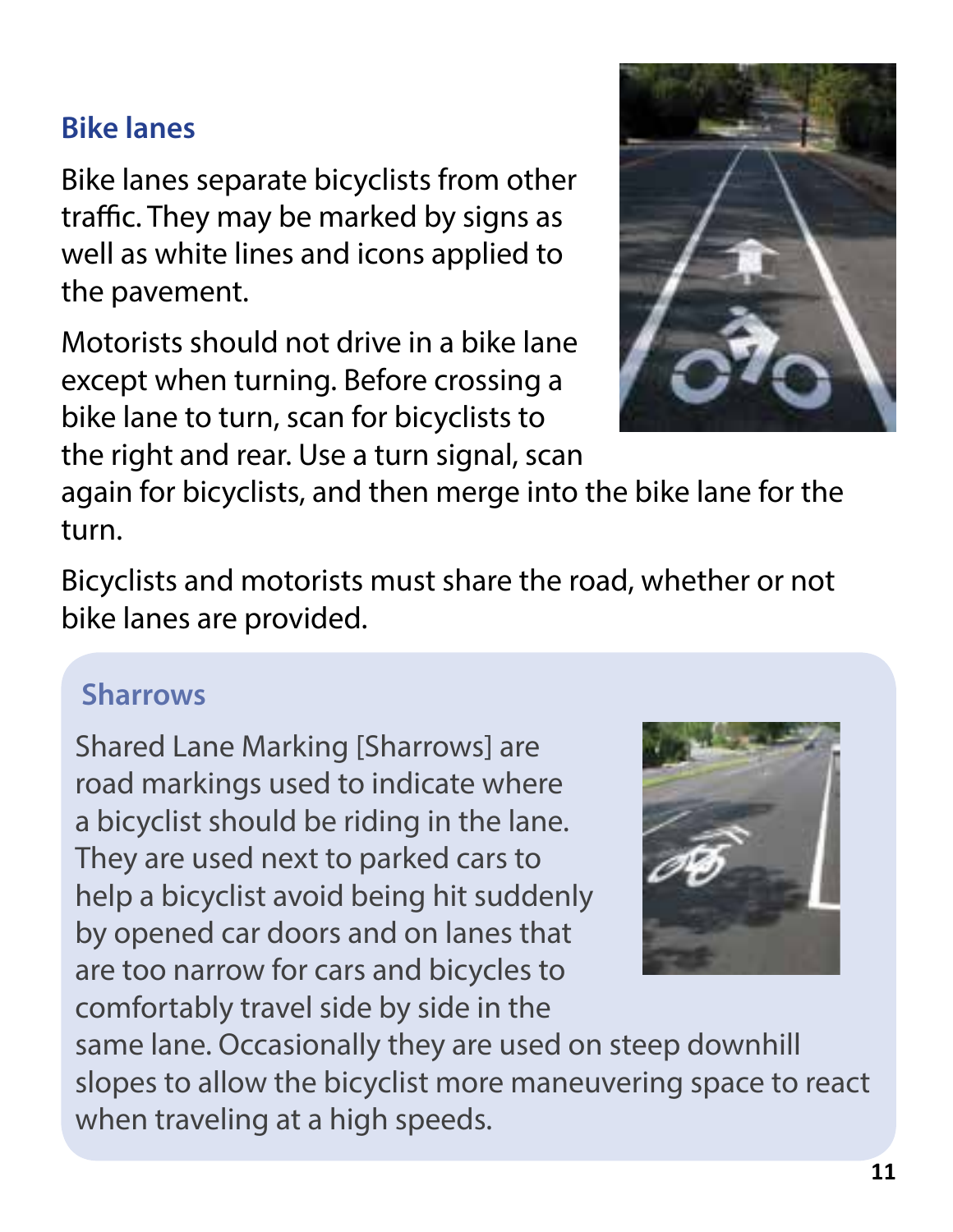#### **Keep a safe distance**

Bicyclists should avoid traveling too close to parked cars to avoid the risk of having a door open in front of them!



The bicyclist in the photo below is correct. He has taken the lane and is traveling at least five feet from parked cars to stay out of their door-opening zone.

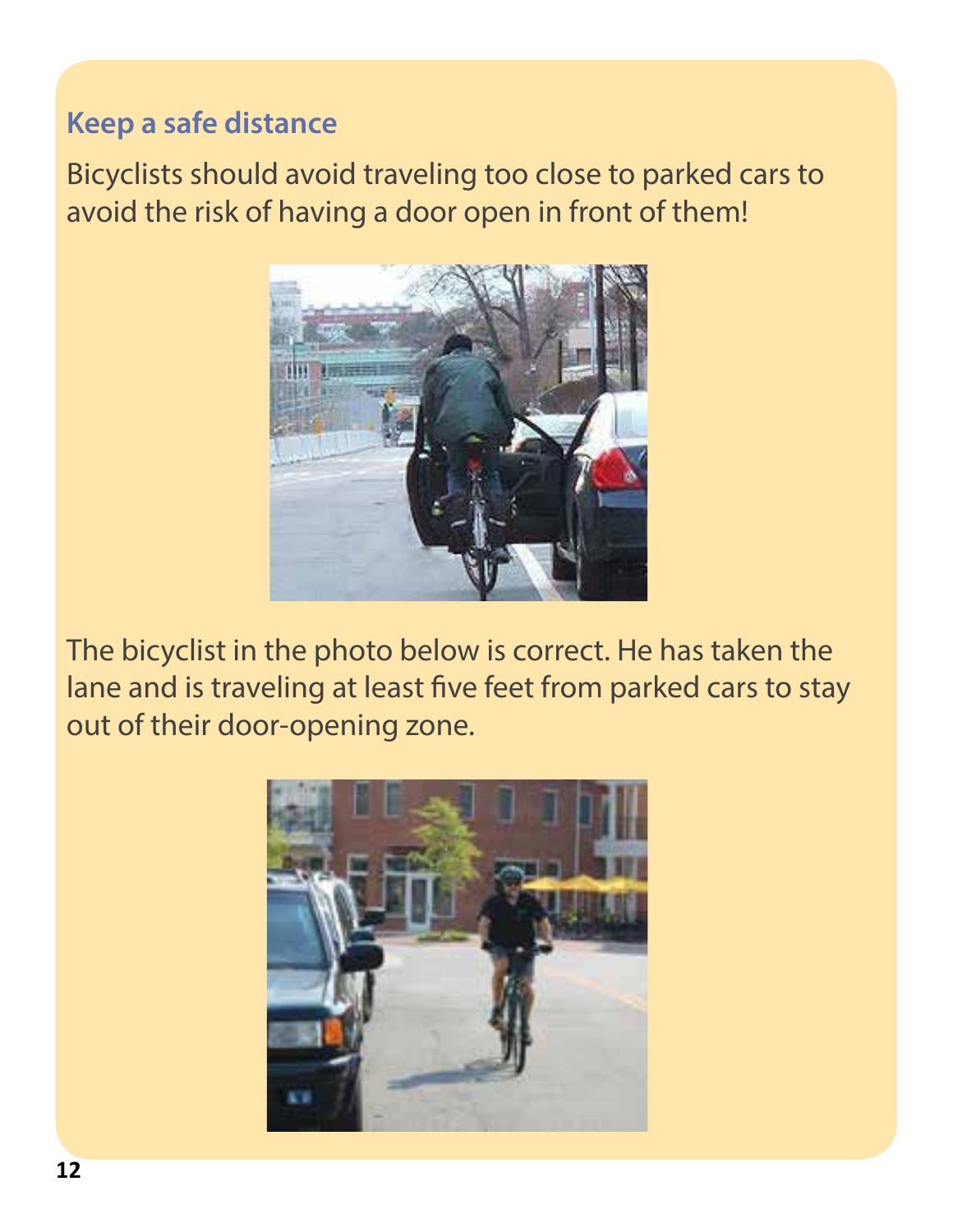# **PATHS AND TRAILS**



#### **Shared paths and recreational trails**

Shared use paths and recreational trails are facilities physically separated from motorized vehicular traffic by an open space or barrier. They are located either within the highway right-of-way or within a separate right-of way. Shared use paths may be used by bicyclists, pedestrians, skaters, users of wheelchair conveyances, joggers, and other users. Users are moving at different speeds and yield to slower users. Watch for unpredictable users, such as dogs on leashes, children learning to bike, skaters, or in some cases, horses. When approaching animals, avoid scaring them by slowing down. Gently saying "hello there," or "is it safe to pass?" can calm a horse and rider. In tight places, you should dismount and walk past.

#### **Pedestrians stay to the right on shared use paths; except to pass on the left**

At midblock crossings with the road, users need to watch for oncoming traffic. Look LEFT-RIGHT-LEFT. All path users must obey signals.

#### **Bicyclists have the rights and responsibilities of pedestrians when on a shared use path**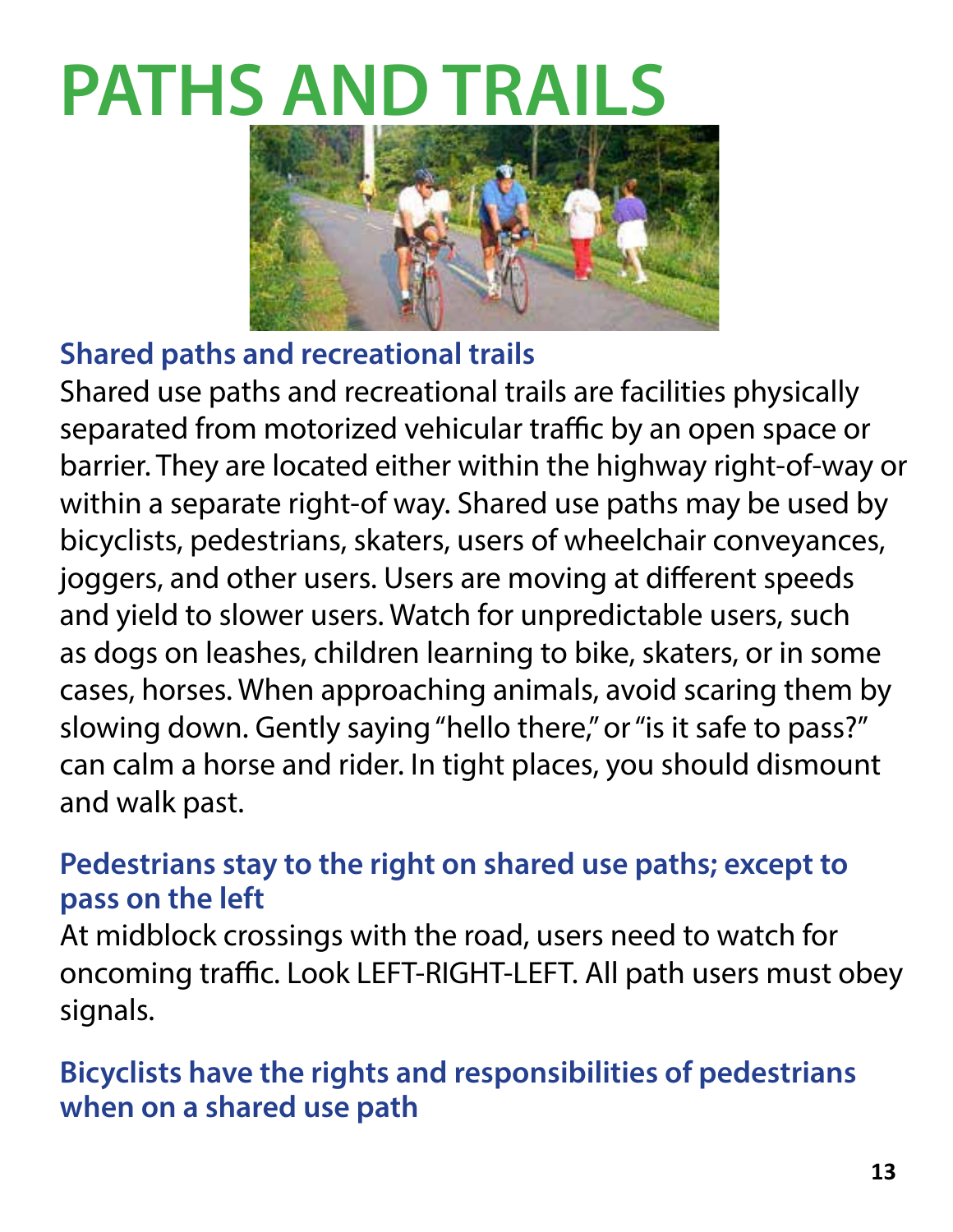#### **Walk the line**

Pedestrians are not allowed to walk on roadways when usable sidewalks are available. If there is no sidewalk or shoulder, pedestrians must walk on the left side of the roadway, facing traffic, and as near as practicable to the outside

edge of the roadway.

It is safest to walk facing traffic. When walking in the roadway, pedestrians should also yield right of way to vehicles in the roadway.

#### **A teachable moment**

Parents: When walking, talk to children about the safest way to interact with the motorists,

bicyclists, and pedestrians you observe.





The **Safe Routes to School** program assists localities, schools and non-profit groups with developing plans, activities, and infrastructure improvements that encourage and enable children to walk or bike to school. Walking and biking to school increases physical activity, reduces traffic congestion, improves the air, and enhances neighborhood safety.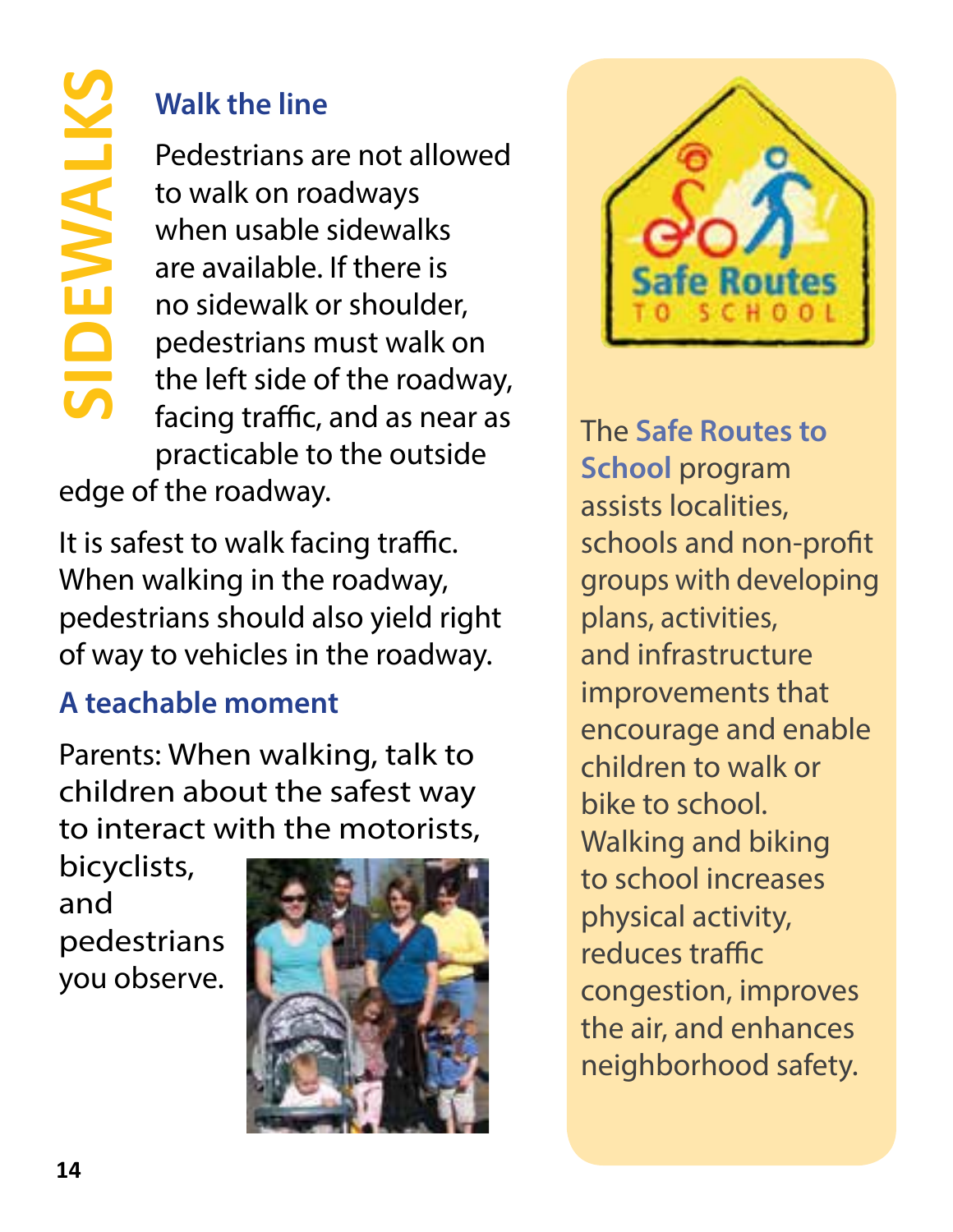#### **Right of way**

**Pedestrians have the right of way on sidewalks.** Sidewalks are constructed to keep pedestrians safe.

**Even though they have the right of way** on sidewalks, pedestrians can avoid crashes by paying attention to motor vehicle and bicycle traffic! Use eye contact and gestures to alert drivers when cross-



ing roads from sidewalks, crosswalks, paths, and driveways.

**Bicyclists must yield the right of way to pedestrians.**  Bicyclists can ride on sidewalks unless prohibited by local ordinance or traffic control devices. Bicyclists should avoid using sidewalks. Bicyclists should slow down when approaching a pedestrian; ring a bell or give an audible warning such as "bike passing" and wait for the pedestrian to move over.

Bicyclists on sidewalks should slow down to watch for motorists preparing to turn onto a road or across a sidewalk into a driveway. Motorist views are often obstructed by parked cars or other objects.

**Motorists should yield right of way to pedestrians and bicyclists** and look for them when turning across sidewalks, into driveways, or across crosswalks. By law, motorists must approach and pass a bicyclist at a reasonable speed at least three feet to the left of the bicyclist.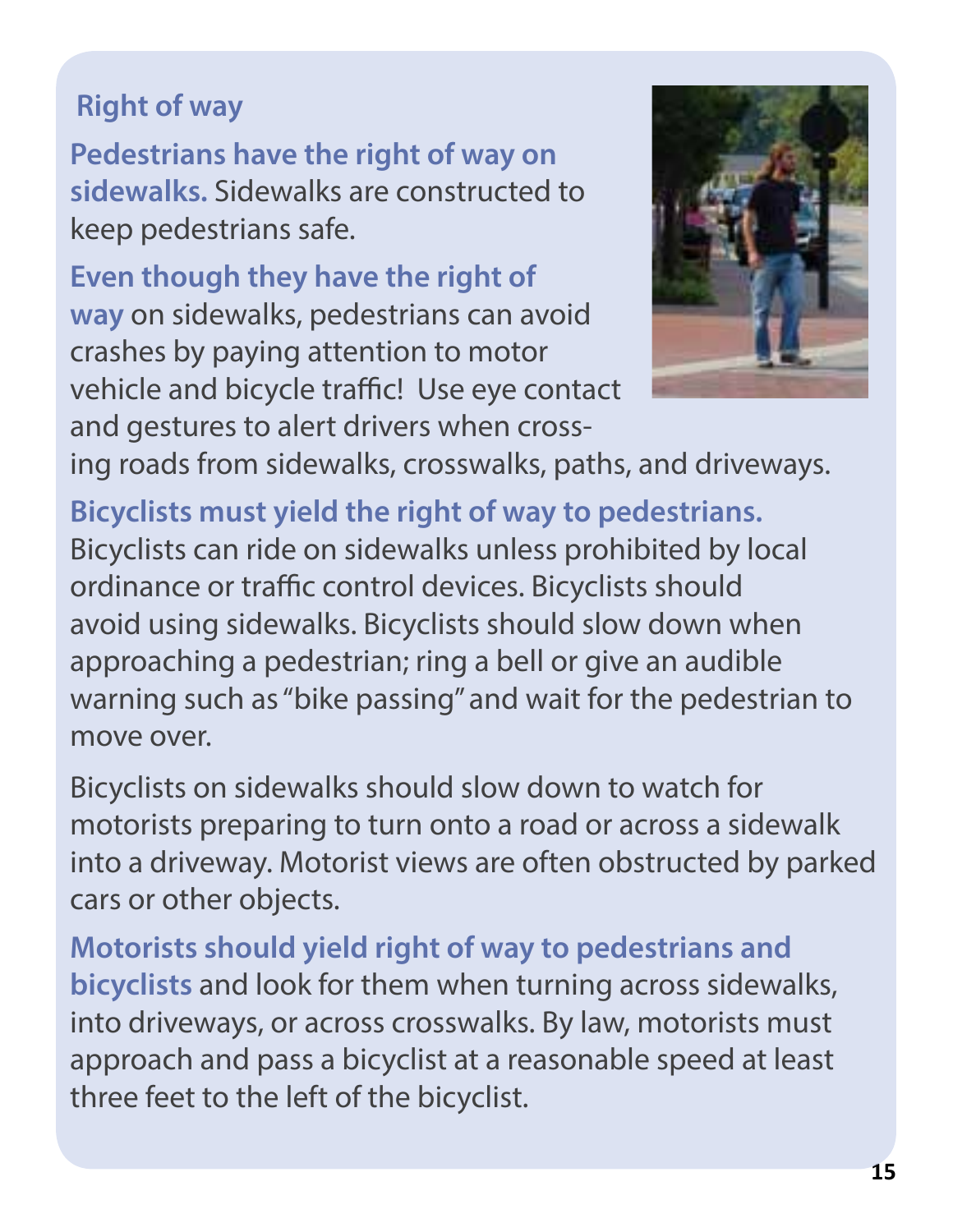#### **What is a crosswalk?**

Crosswalks might not be marked or painted on the highway, but occur wherever sidewalks meet the street and where streets intersect. What is a crosswalk?<br>
Crosswalks might not be ma<br>
painted on the highway, but<br>
sidewalks meet the street are<br>
streets intersect.<br>
Code of Vi<br>
Pedestrians: scan and cross<br>
Pedestrians are required by l<br>
Whenever possible. C



*Code of Virginia §46.2-924* 



Pedestrians are required by law to cross at crosswalks whenever possible. Crossing at crosswalks and intersections is where drivers expect to see pedestrians. Many pedestrians are struck by cars when they cross

mid- block, between intersections. So be alert!

Before crossing, stop, look LEFT-RIGHT-LEFT, and over the shoulder for turning traffic.

Crossing the street mid-block is not a good idea. Especially in urban areas, pedestrians expect motorists and bicyclists to watch out for them.

**Pedestrians: don't disregard traffic!**

Though pedestrians have the right of way, it is important for them to be aware and protect themselves from bicyclists and motorists.

*"No pedestrian shall enter or cross an intersection in disregard of approaching traffic."* 



 *Code of Virginia §46.2-924*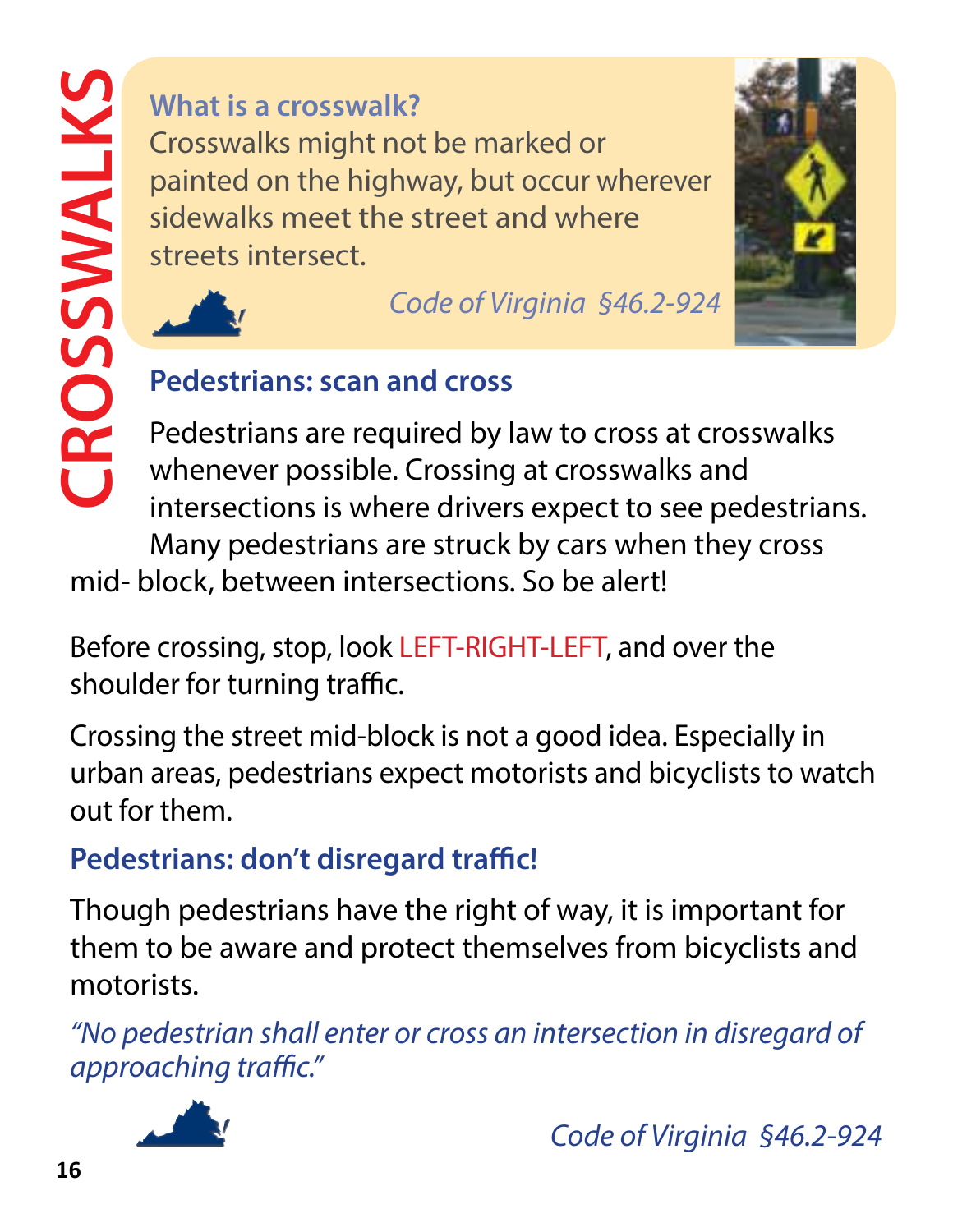

#### **Motorists and bicyclists: yield to pedestrians**

Motorists and bicyclists must yield to pedestrians in crosswalks, both marked and unmarked.

#### **Bicyclists: stay on the road**

Experienced bicyclists should ride as vehicles, not riding in crosswalks or alternating between the sidewalk and road by hopping the curb or using driveway cuts. Be consistent and predictable. Newer or less steady bicyclists who feel more comfortable riding on sidewalks must follow pedestrian rules at crosswalks.

#### **Motorists: slow down!**

Motorist speeding is a major factor in crashes with pedestrians.

#### **Be aware!**

Many pedestrian-motorist crashes occur when crossing, either mid-block or at intersections.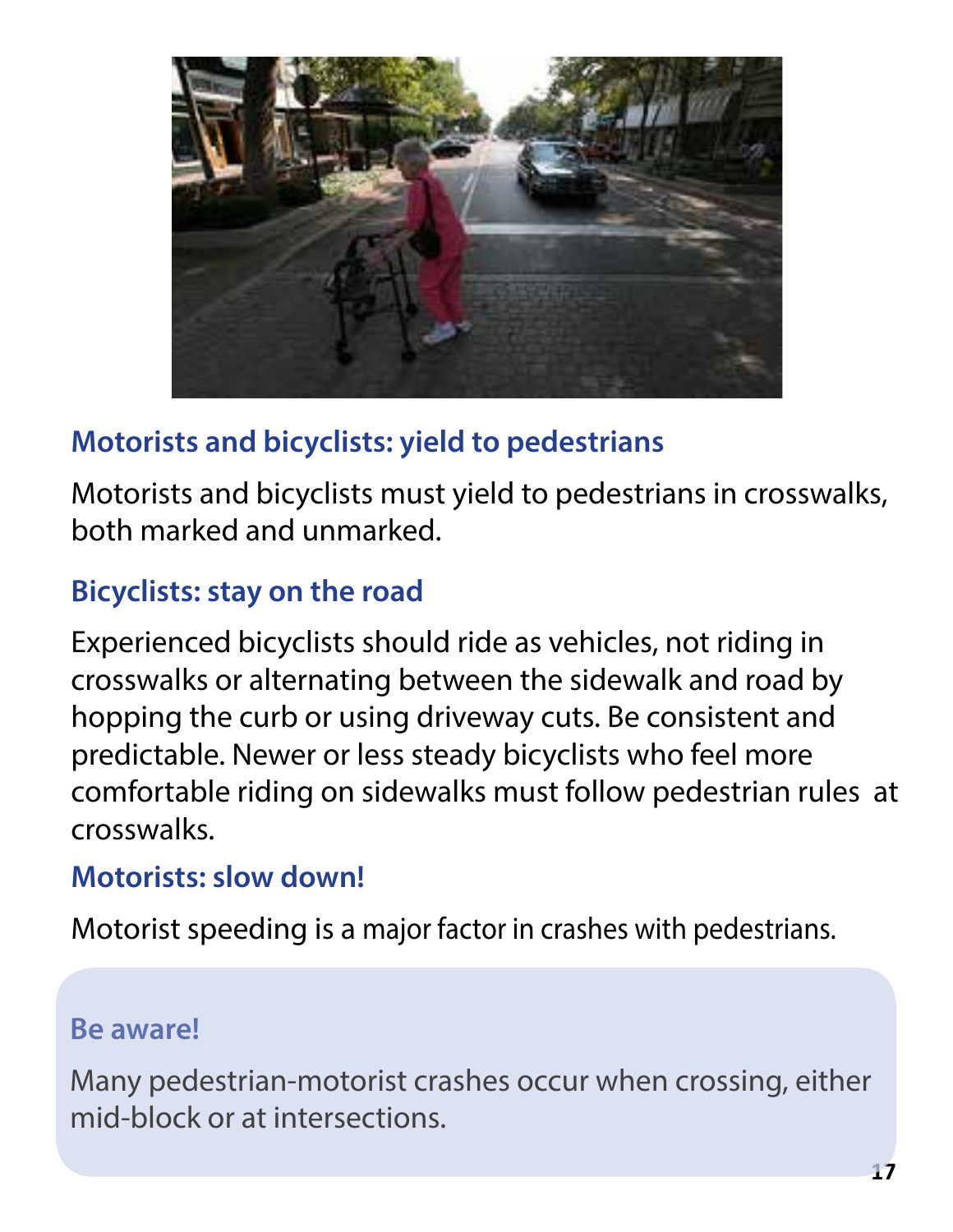# **YOUR SIDE**

#### **Walk LEFT**

When there is no sidewalk or shoulder, PEDESTRIANS may walk as near as practicable to an outside edge of the roadway. It is safest to walk facing traffic.

> **Ride RIGHT** MOTORISTS and BICYCLISTS use the right side of a two way road.



#### **How far to the right?**

Bicyclists should not hug the curb or road edge since this position makes bicyclists less visible to motorists, promotes unsafe motorist passing, and exposes bicyclists to various hazards. While bicyclist are required to

stay "as far right as safely practicable," it is clearly not practicable to share travel lanes less than 14 feed wide with autos. Bicyclists should position themselves to maximize visibility and vantage and to discourage motorists from turning right into them. Bicyclists may use the shoulders or take the lane.

#### **Choose a lane**

When approaching an intersection, bicyclists should select the rightmost lane that serves their destination. They should not ride in a turn lane unless planning to turn. Bicyclists should not travel between lanes of traffic moving in the same direction, except where one lane is a separate or mandatory turn lane.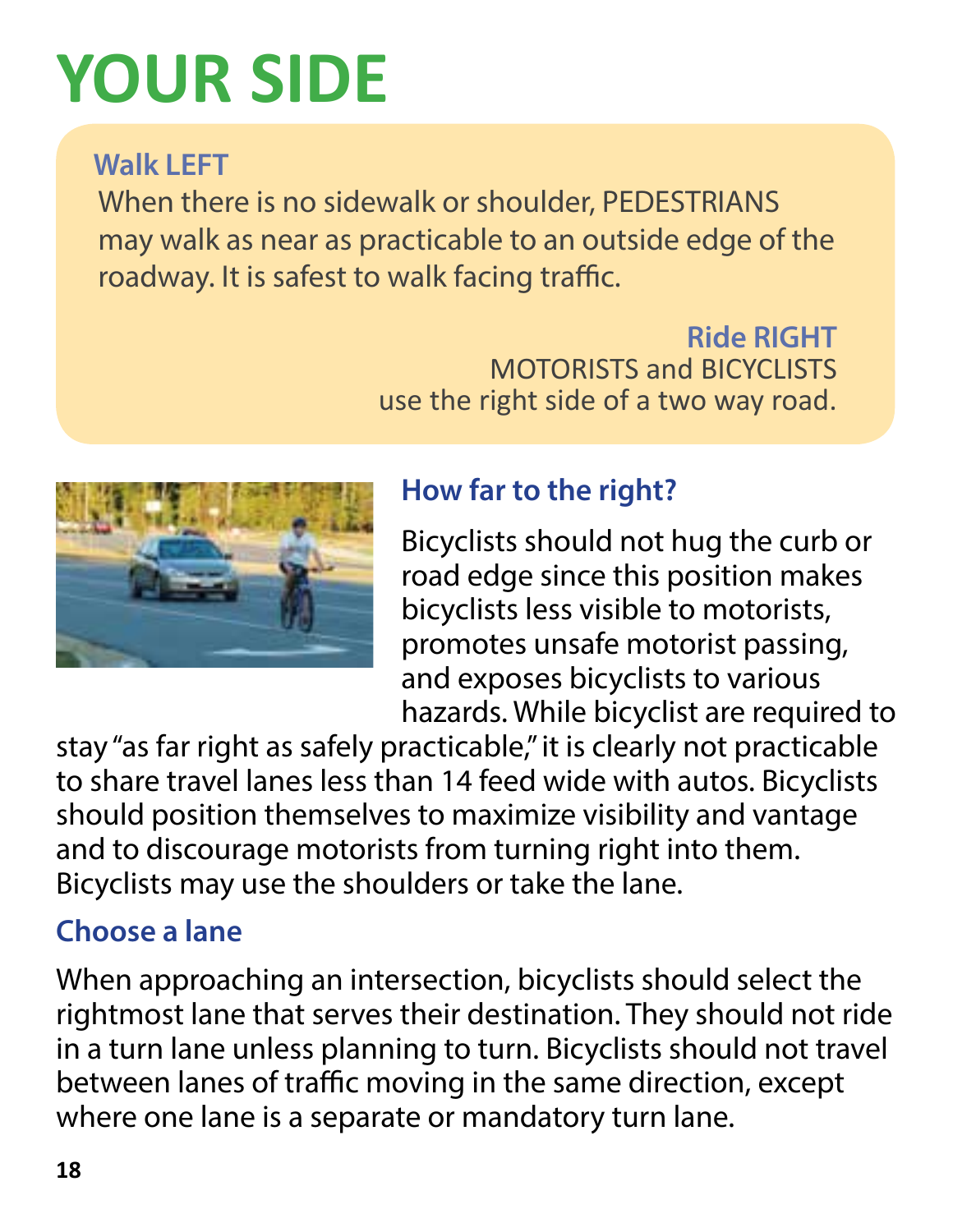#### **Never bicycle facing traffic**

Riding a bike the wrong way through traffic is against the law and is a leading cause of crashes. Bicyclists may think they are safe if looking at oncoming traffic, but it is more dangerous. If hit head on, the impact would be greater than if hit from behind. When wrong-way riding, bicyclists can't see signs and traffic signals. Motorists are not expecting bicyclists approaching from that direction.

#### **Take a class**

Bicycle education courses are offered by League of American Bicyclists-certified instructors. Search classes at www. bikeleague.org/programs/education. Local bike shops and recreation departments may offer bicycling courses.

Health and P.E. teachers may be Bike Smart certified to teach bike skills and safety in schools.

#### **Bicycle-friendly communities**

The League of American Bicyclists offers awards to communities and states that strive to make bicycling a part of their transportation system at *www.bicyclefriendlycommunity. org*.

#### **Walkable neighborhoods**

Walkable neighborhoods are becoming more desirable as our understanding of the connection between the built environment and public health increases. Websites that rank walkability or related factors include *www.walkscore.com* and *www.countyhealthrankings.org*.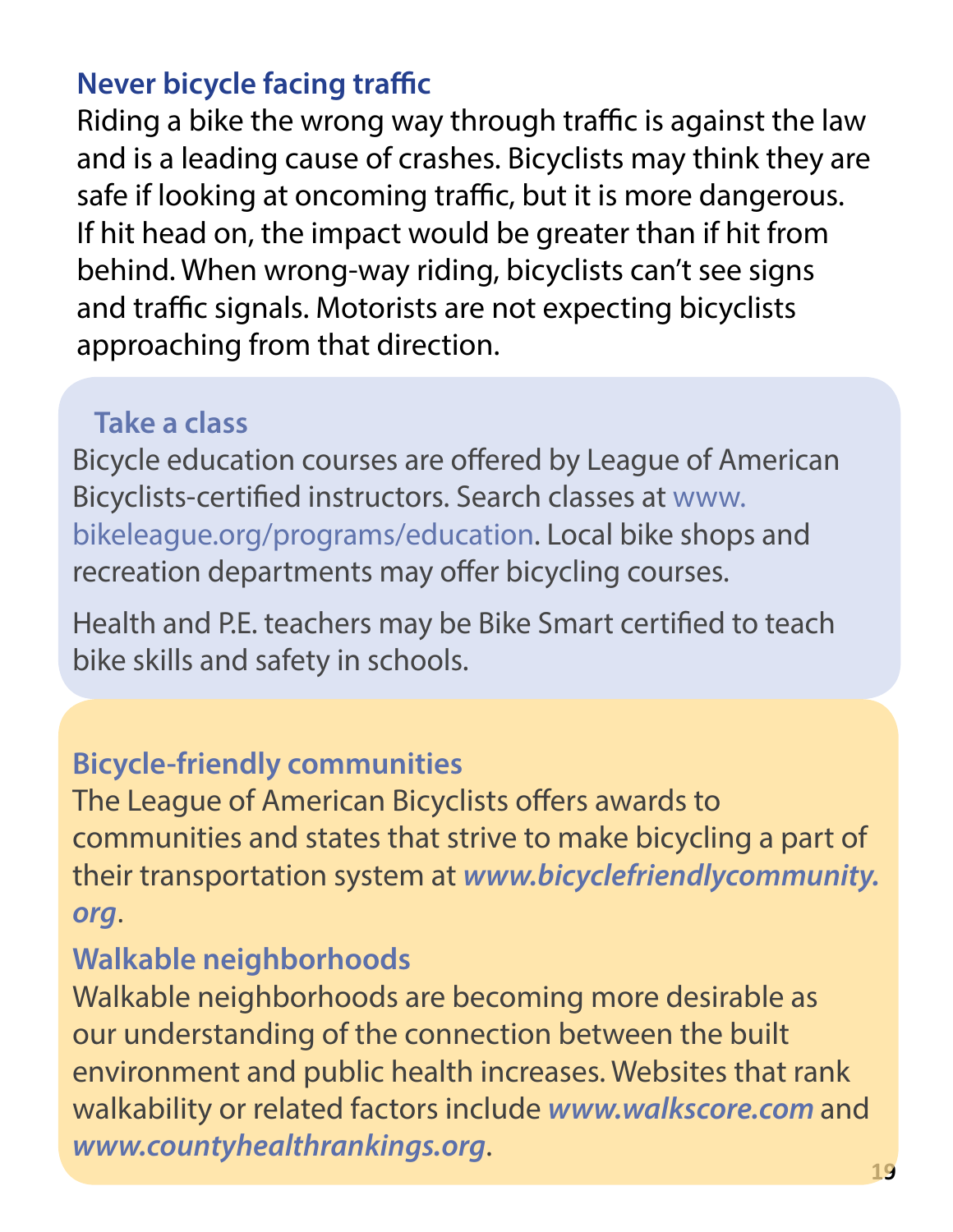

#### **Hand signals**

Before turning or moving laterally, always look behind for, and yield to, any closely approaching traffic in your new line of travel. To signal a left turn, look behind and then hold out the left arm. To signal a right turn, look behind and then either hold out the right arm or hold the left arm up, with a bent elbow up. Return both hands to the handlebar before turning to maximize control while turning. To signal a stop, hold either arm down at an angle, but use both hands for braking when necessary. Beware that squeezing the front brake too hard may cause you to be thrown from the bike.

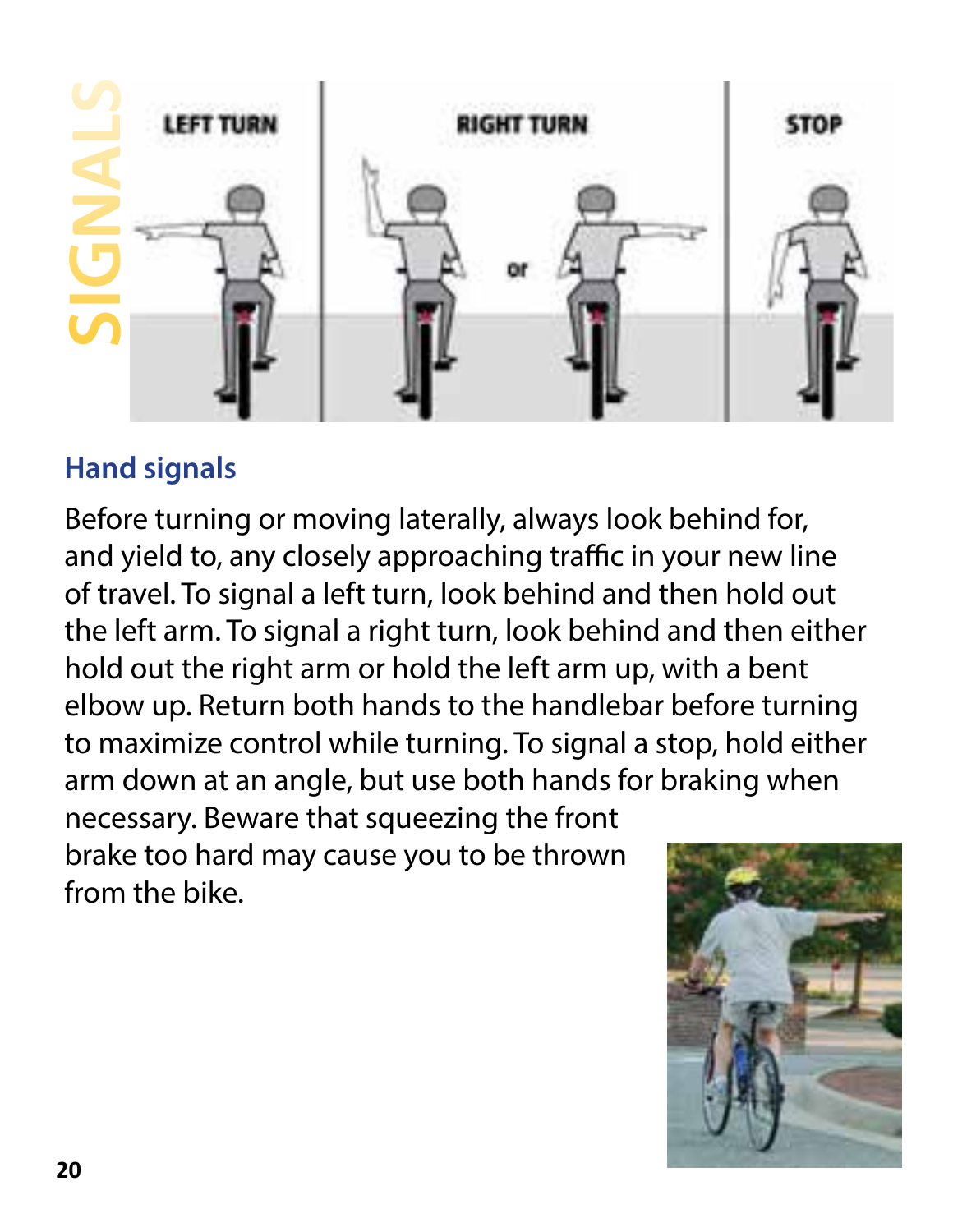#### **Traffic signals**

Some traffic signals are triggered by electrically charged wires buried under the pavement. When a vehicle goes over them, the metal disrupts the current, which trips the signal. Most bicycles contain enough metal to trigger the light when stopped over it. In some cases there is camera detection. To trigger a camera, "white line get behind" is common practice. If a light is not triggered, a bicyclist can move forward to let a car trigger the signal, go to the sidewalk and cross with pedestrians, or proceed with caution after waiting two minutes or through two cycles if all traffic is clear.

#### **Bicycling with traffic**

According to the National Highway Traffic Safety Administration, speeding and inattention are the most common unsafe driving behaviors that result in fatal crashes. Driver unpredictability and a bicyclist's lack of confidence can make bicyclists timid when riding with traffic.



In Virginia bicycles are vehicles. Bicyclists and motor vehicle drivers share mutual rights and responsibilities as users of public roads. When bicyclists are in command of their vehicles and when motorists see bicyclists acting predictably, the highways are safer for everyone.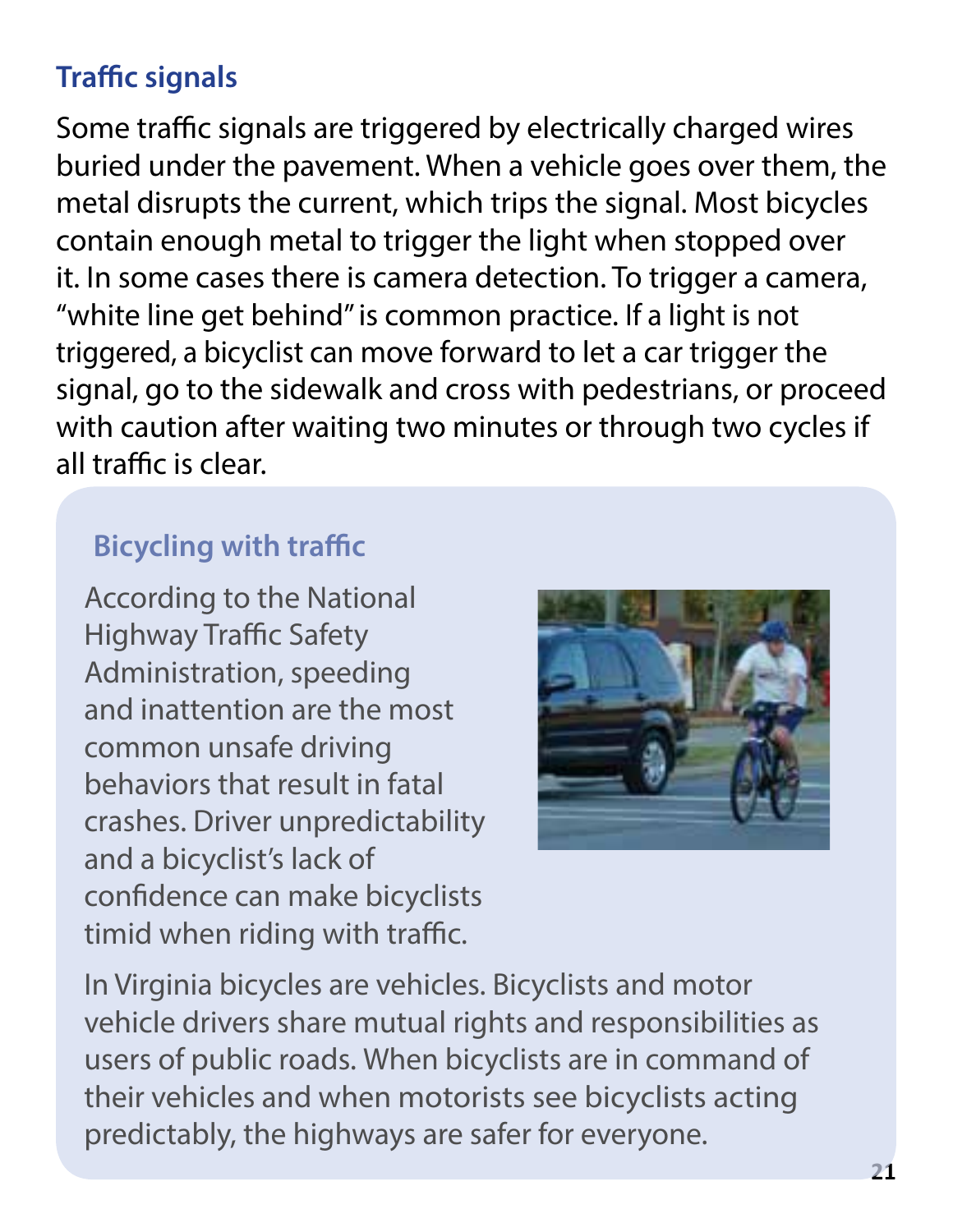# **TURNS**

When approaching an intersection with several lanes, bicyclists should choose the rightmost lane appropriate for their intended direction, using turn lanes if available.

### **Bicycles turning left**

1. To make a left turn as a vehicle.

• While approaching the intersection, look over your left shoulder for traffic. This should be practiced until performed without swerving!



- Watch for approaching motor vehicles.
- Signal a left turn.
- When clear, move over to the left side of the lane (on a two-lane road), left lane, or left turn lane, whichever is appropriate.
- Be positioned so vehicles going straight through can't pass on the left.
- Yield to oncoming vehicles before turning.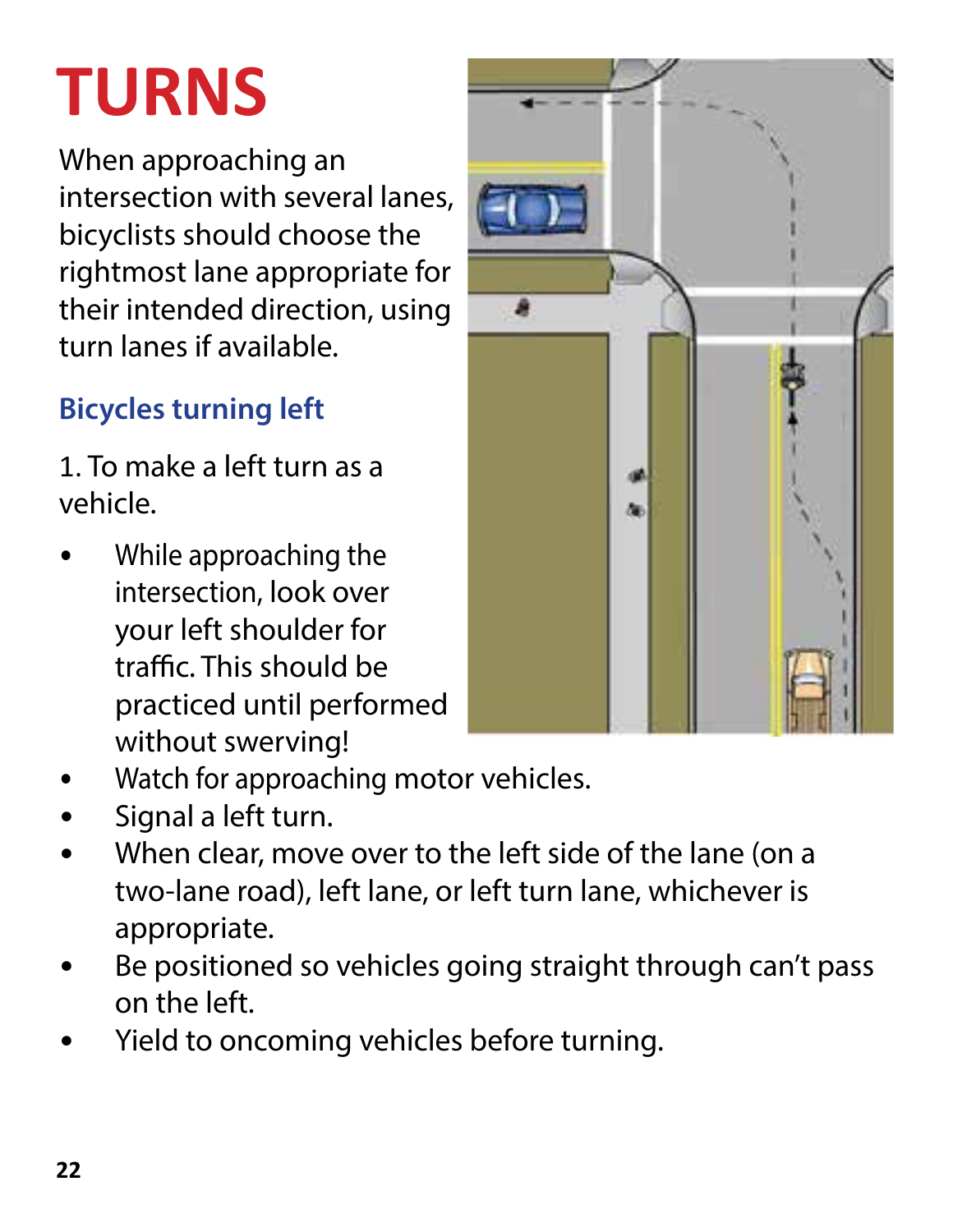- If riding in a bike lane or on a road with several lanes, look and signal before each lane change.
- Never make a left turn from the right side of the road.
- 2. If less comfortable in traffic, use the crosswalks.
- Cross as a pedestrian in the crosswalk.
- If there is a signal, wait for the green or WALK signal before crossing.

#### **Bicycles and pedestrians turning right**

Bicyclists and pedestrians should always scan for vehicles that may be turning right. Bicycles should signal ahead of the intersection. Bicyclists should turn right from the right side of a straight lane or right turn lane if available. Bicycles must stop at red lights before turning right. Motorists must watch for bicyclists

#### **Stay alert!**

*Bicyclists should use mirrors and/or turn their head and look back to scan, just as if they were driving a motor vehicle.* 

*In Virginia, it's against the law for bicyclists to wear earphones in both ears while riding.*

*Code of Virginia § 46.2-1078*



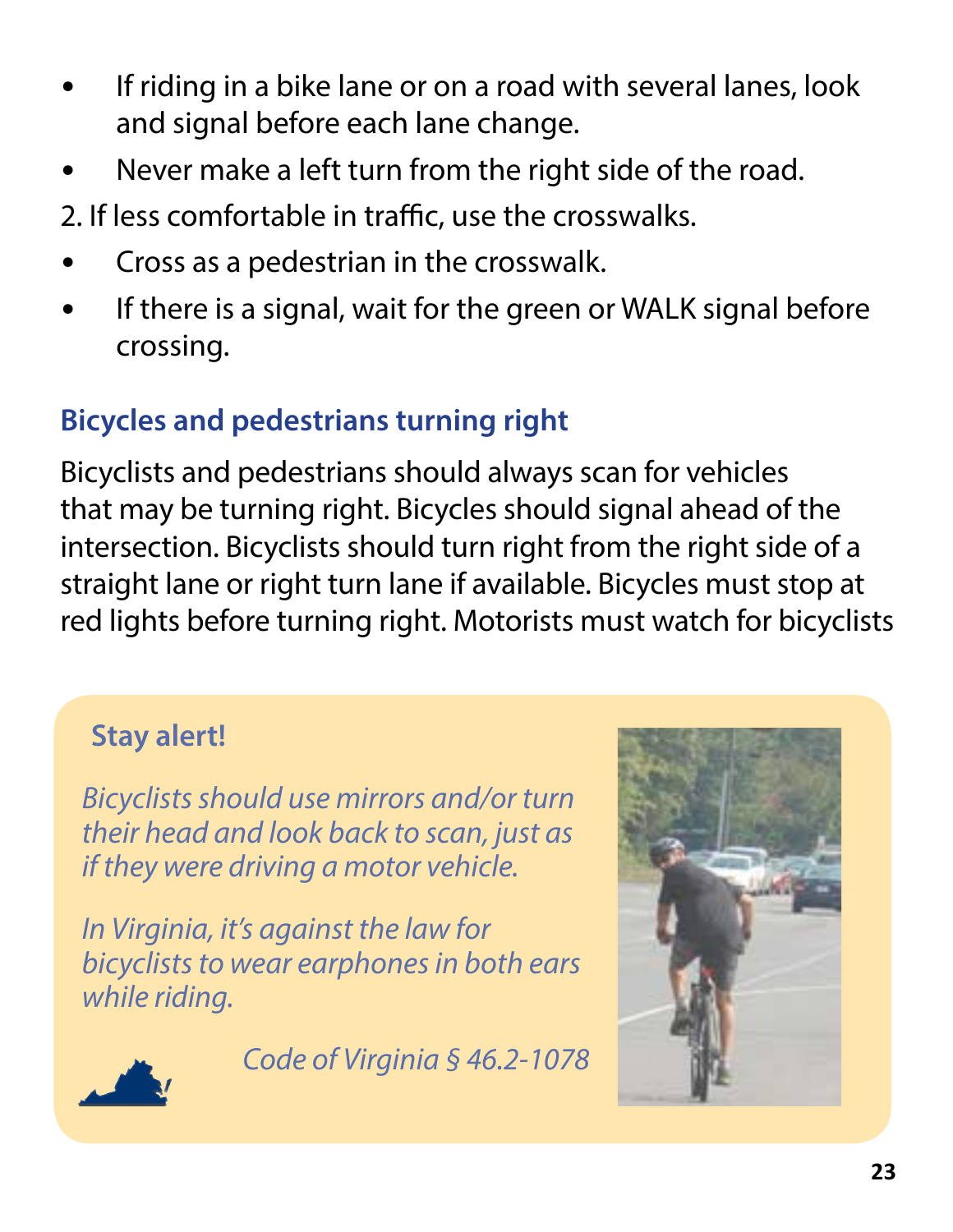#### **Bicyclists**

Passing requires special caution. Bicyclists should watch ahead for vehicles planning to turn right at an intersection or driveway. They should not pass to the right of motorists at intersections, as motorists might plan to turn right and will not see the bicyclist. Bicyclists should never try to pass a truck, bus, or van on their right. Don't get into the motorist's blind spot Bicyclists<br>
Passing requires special caution. Bicyclists shoul<br>
watch ahead for vehicles planning to turn right<br>
an intersection or driveway. They should not pas<br>
the right of motorists at intersections, as motori<br>
might p

or other position where visibility is limited. Bicyclists should stay in front of or behind vehicles to always remain visible. On a shared use path, call out and pass on the left.

#### **Motorists**

To warn bicyclists not to pass on their right, motorists turning right should use their turn signal before merging into a bike lane marked with a dashed line. Before making right turns, motorists should always check mirrors and not overtake

#### **Passing With bike lanes**

**24** provided. Motorists should not drive in a bike lane. However, when turning across a bike lane, motorists should signal, scan to their right and rear, and then merge into the lane carefully. Bicyclists and motorists must share the road, whether or not bike lanes are

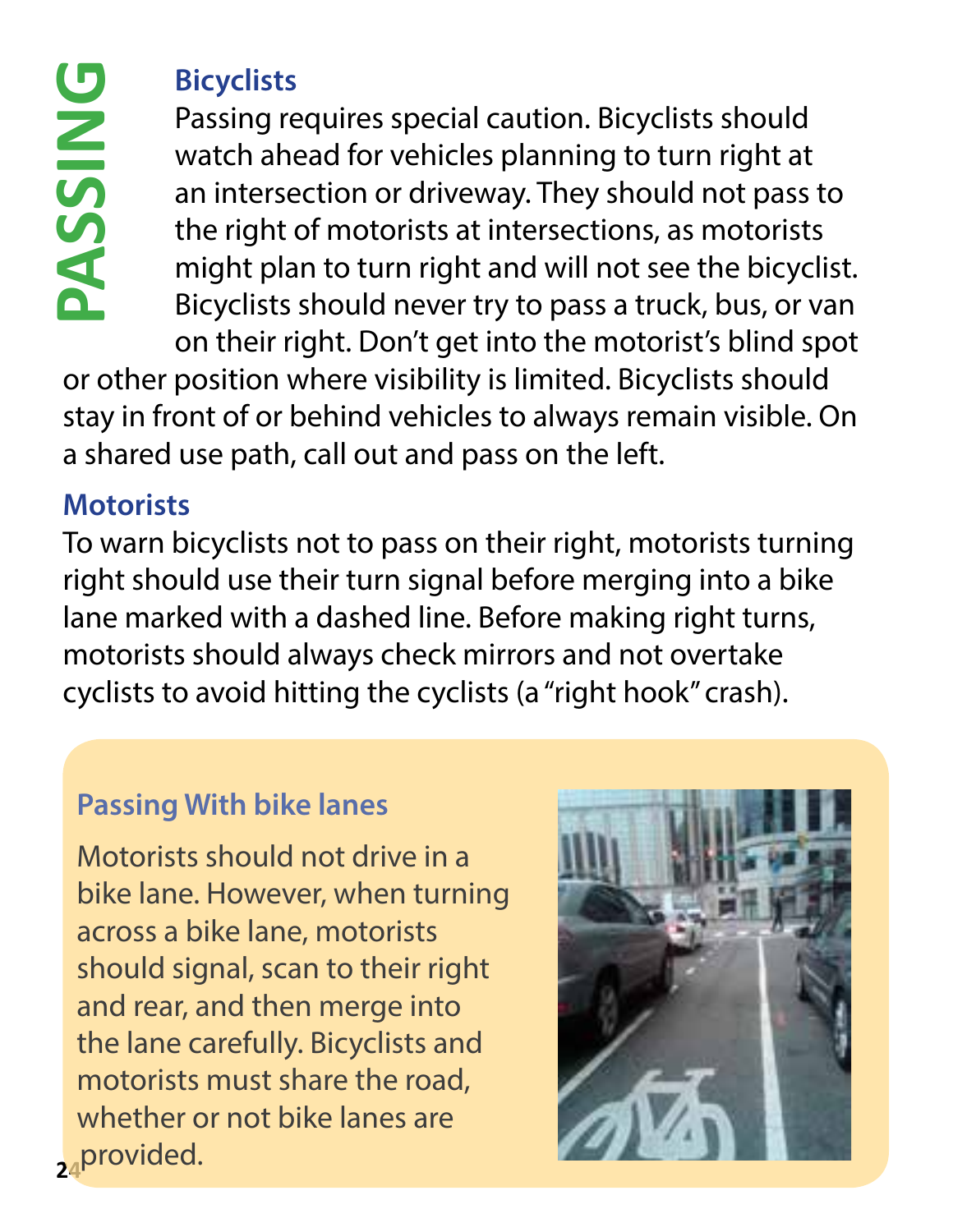#### **What to do if in a crash**

First, check for injuries. If someone is injured, call 911 for help right away. If trained, administer first aid and remove the injured from harm's way. Severely injured persons should not be moved.

Virginia law requires that bicyclists and motorists stop when they are in a crash involving death, injury, or property damage.

If you are involved in a crash, give your name and address. Ask witnesses, including passengers, for their names and addresses.

If you are involved in an accident with a motor vehicle, ask for the driver's:

- Name and address
- Vehicle registration number
- Driver's license number
- Insurance company and policy number

As soon as possible, write down what you think happened. Document injuries and property damage with photographs. Save all receipts and repair estimates.

Contact your insurance company if you have coverage on your bicycle. You may want to contact an attorney. When bicycling or walking, always carry your identification and medical insurance information, especially when traveling alone.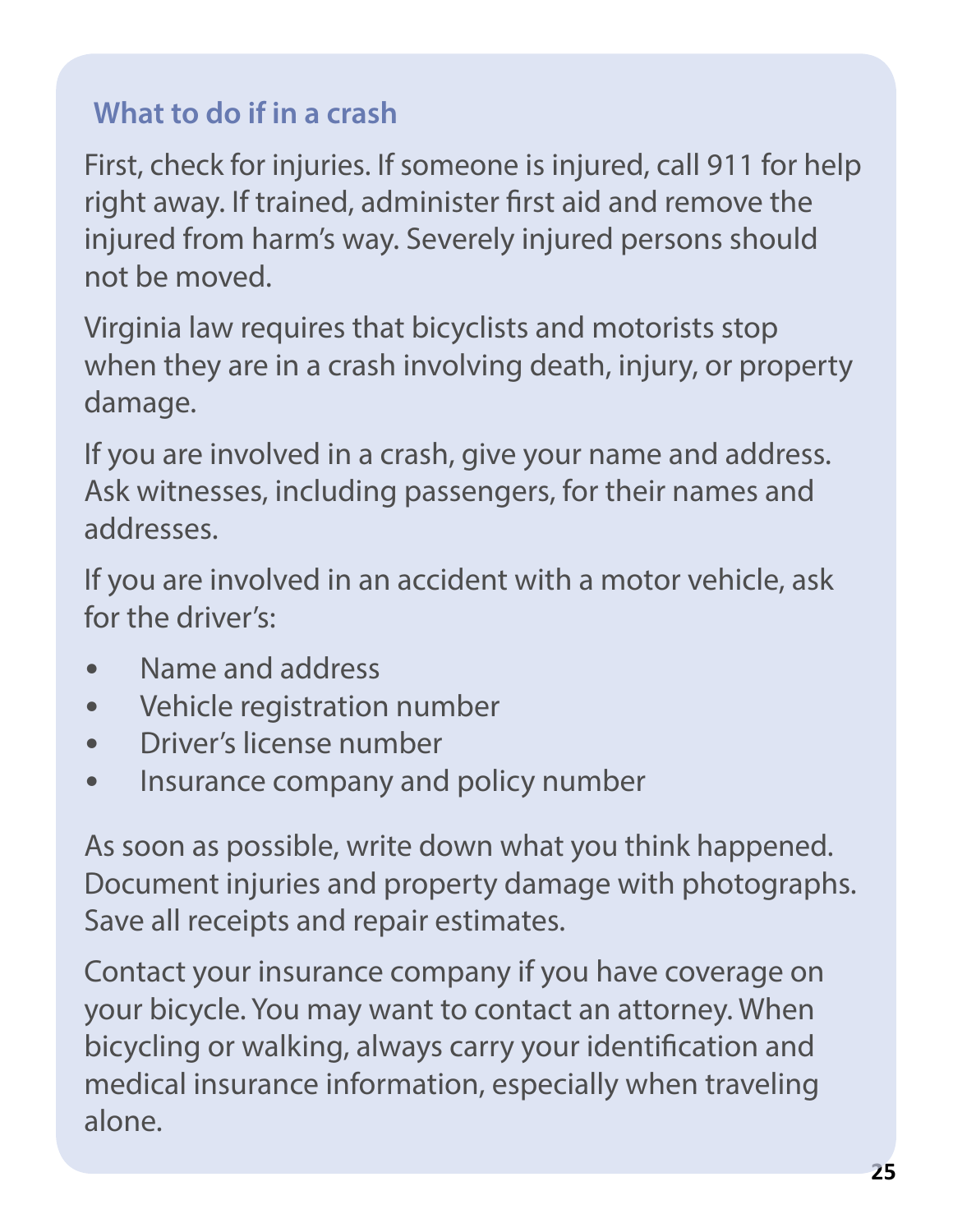# **BE ALERT**

#### **Be visible and be aware**

Even if you are obeying all traffic laws, there is a risk of being involved in a crash if another bicyclist, pedestrian, or motorist isn't obeying the law or is not able to see a dangerous situation ahead. Ride or walk cautiously!



- 1. Watch others who are waiting at stop signs or in driveways, or who are in parking spaces. They may be preparing to pull out.
- 2. Look out for others who may not see you when they are preparing to turn.
- 3. Watch for oncoming traffic that may be preparing to turn left.

Always be prepared to stop suddenly or to take other evasive action.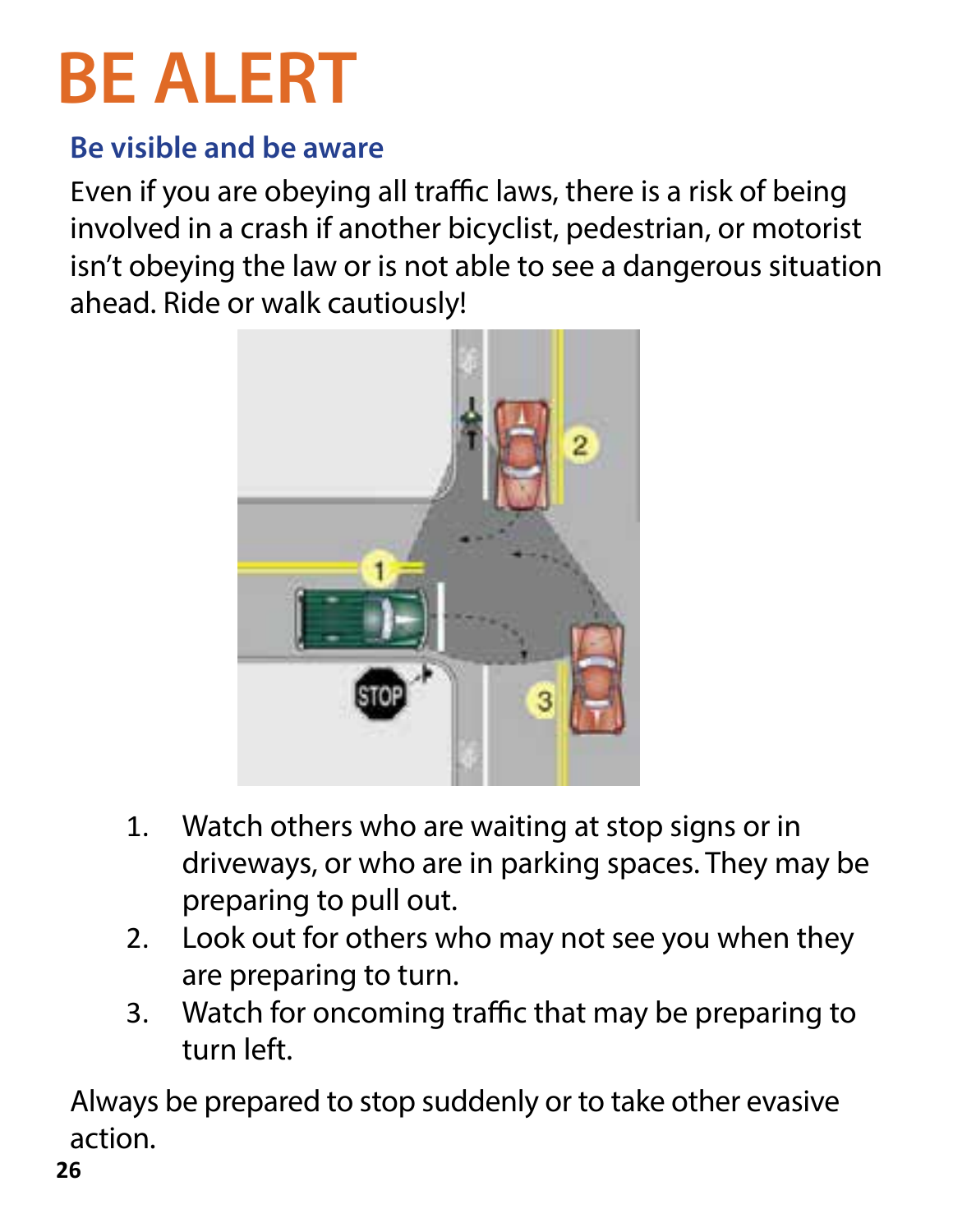#### **Riding and walking at night, in rainy, or snowy conditions**



Be visible—use lights and reflectors. Wear reflective or bright colored clothes to increase visibility. Bicyclists and pedestrians should wear white, yellow, or lime green clothing. Red is NOT a good color since it looks black in the fading light.

Every bicycle ridden between sunset and sunrise must (by law) have:

- At least one white head lamp on the front of the bike with a light that is visible at least 500 feet (10-watt halogen, 1-watt LED minimum.)
- A rear red reflector. On roads with speed limits of 35 mph or greater, one red taillight visible from 600 feet\* to the rear is required. Rear lights are safer than reflectors!

Taillights may be steady or blinking and may be attached to the bicycle or rider. Additional lights and reflectors will improve visibility. Lights may also improve your visibility during the day.

Take extra care when daylight savings changes, as it stays dark later, or gets dark earlier.

#### **Crash facts**

Most vehicle and bicycle collisions occur when turning at intersections. Watch for vehicles turning both left and right at intersections and driveways.

Fatal crashes peak in the evening, often with alcohol as a contributing factor. (National Highway Traffic Safety Administration)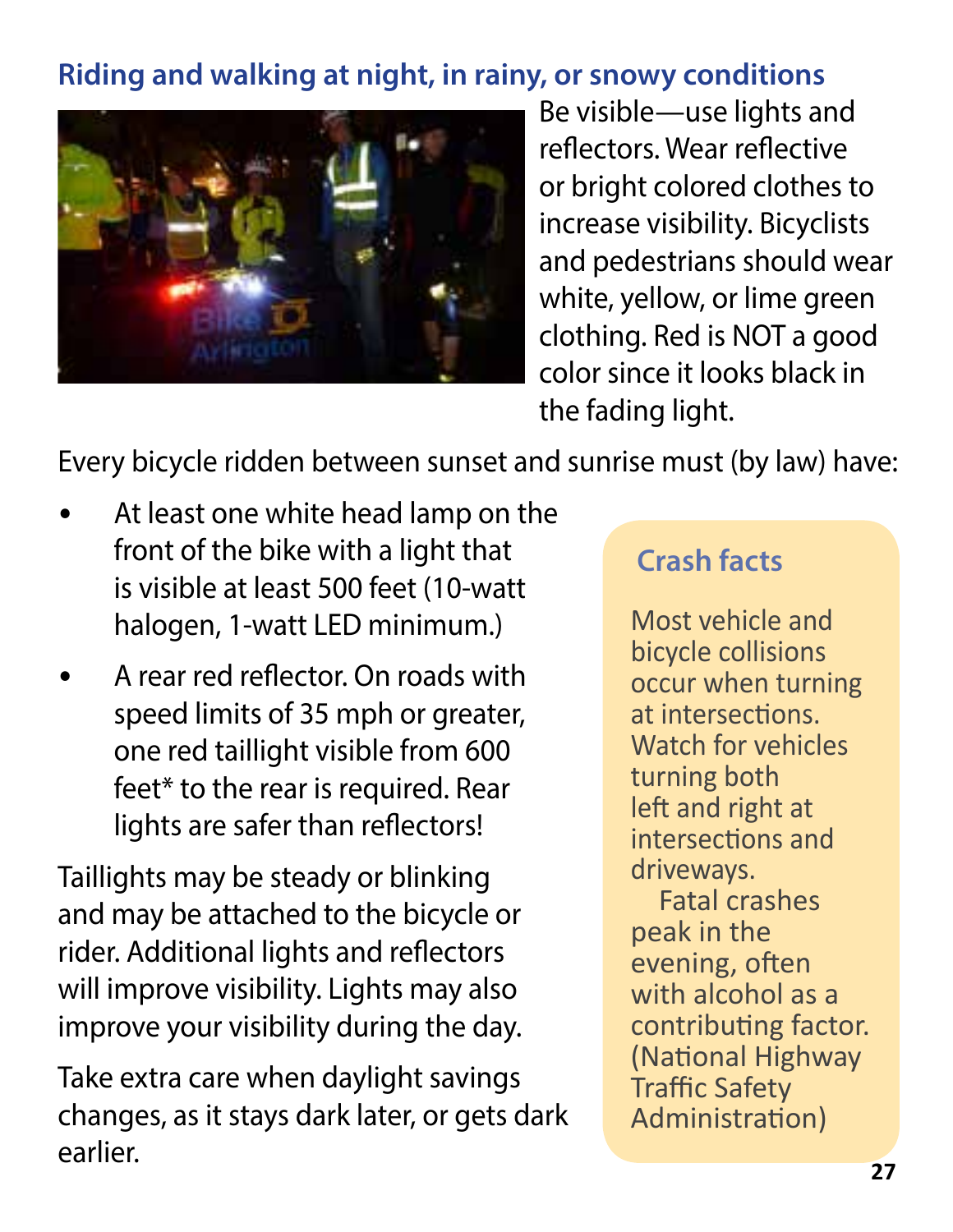Commuting by COMMUTING **COMMUTING** bicycle or walking helps reduce pollution and is a great way to keep fit and increase stamina. When bicycling, always carry identification and medical insurance information, especially when alone. Before deciding to commute by bicycle or on foot, consider how far you will be traveling, how much motor vehicle traffic will be traveling on the roads

at the same time, and the terrain. Choose a route or



streets that have less traffic or better accommodations for bicyclists - such as bike lanes, wider lanes, or shareduse paths - to make the ride or walk more pleasant. Carry a map or plan an alternate route in case you need to make a detour.

**Shared use paths** are often used for recreation. Bicycle commuters and fast-moving road bicyclists are not required to use these paths unless a sign is posted prohibiting them from the road. If they do, use care when passing slower bicyclists, walkers, and other users.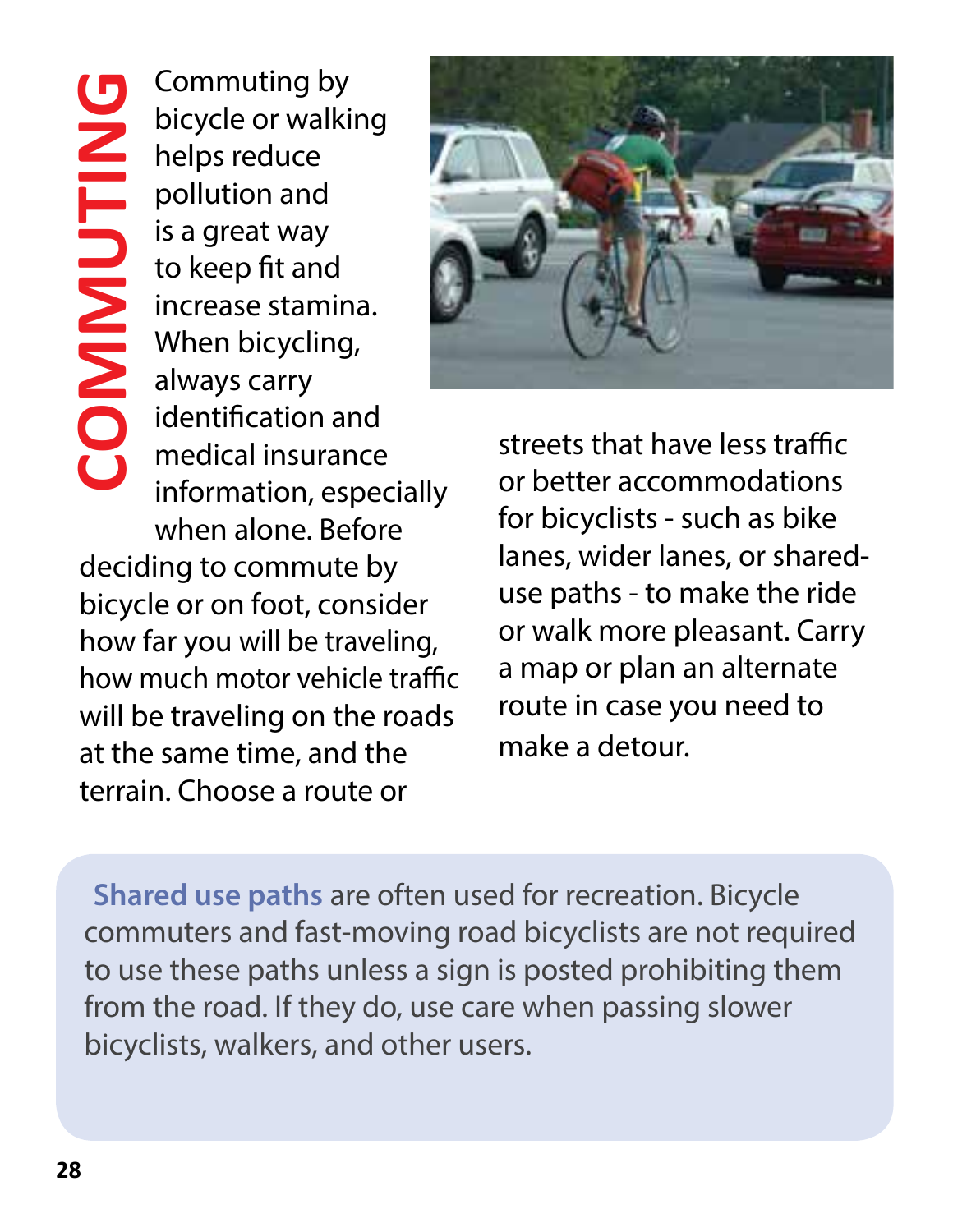#### **Tips for commuting by bicycle**

- Dress safely wear a helmet, wear bright colored clothing, and secure loose pant legs and shoe laces. Commuting can be done without special "bicycling" clothing.
- Carry gear in a manner to not obstruct vision or bike control.
- Ride defensively anticipate the actions of other road users and watch for road hazards.
- Pass with care turning vehicles may not see you.
- Maximize visibility at twilight, at night, and in rainy conditions - wear reflective clothing, and use lights, and apply reflective tape to your bicycle.
- Walk your bicycle when you get into traffic situations beyond your cycling abilities. Walk to the right of your bike for safety.
- Use caution around buses and large trucks. Watch for buses pulling to and from curbs and passengers getting on and off. Stay out of blind spots and give large vehicles plenty of room to maneuver.
- Park your bicycle so you do not block sidewalks, handicap and building accesses, or emergency drives.
- Lock your bicycle secure both wheels and the frame to a stationary object using a sturdy lock.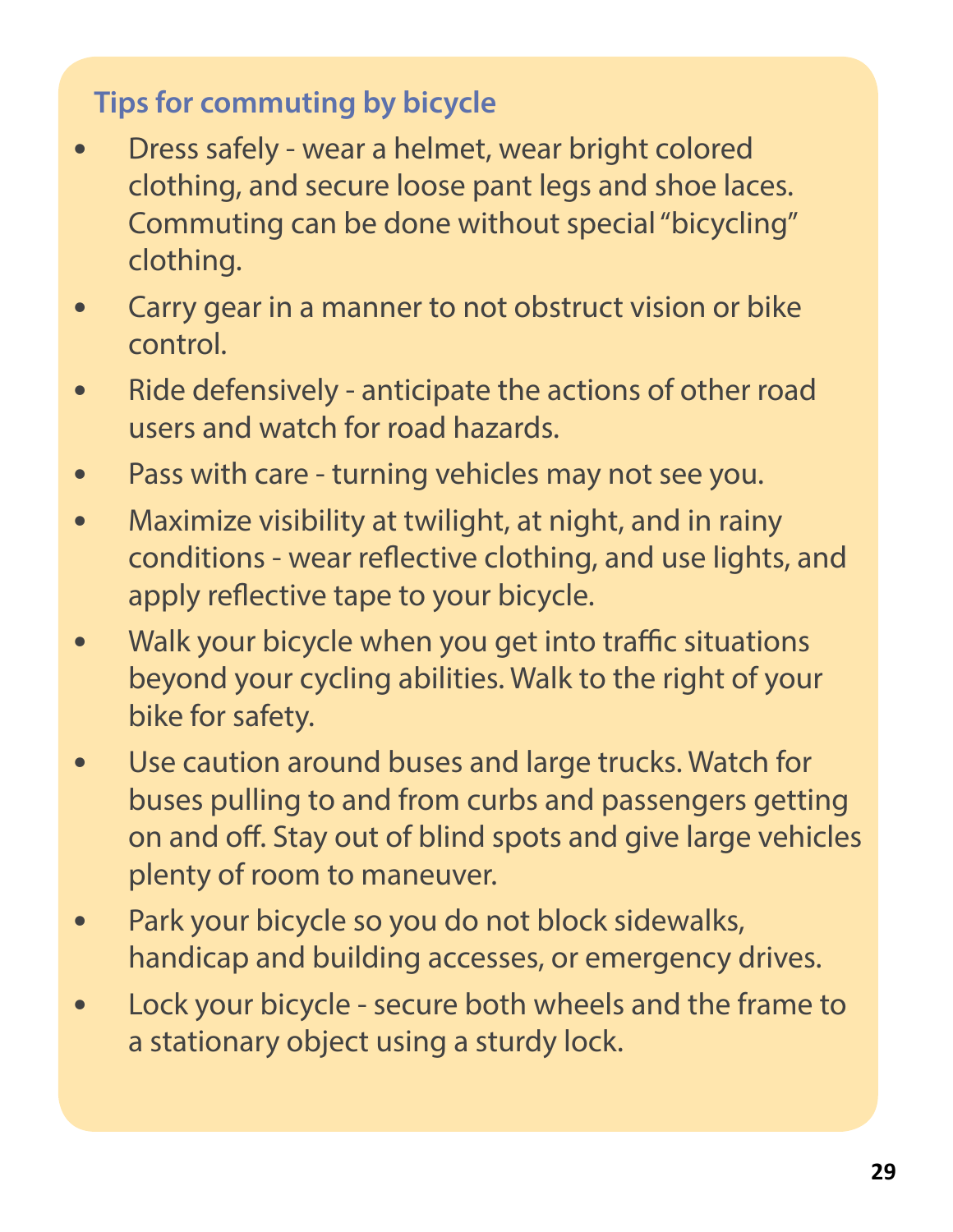#### **Bicycling across railroad tracks**

Cross railroad tracks carefully. Watch for uneven pavement and grooves that could catch a wheel. Stay in control of the bicycle. Rise up from the bicycle seat and bend arms and legs so the body acts like a shock absorber.

If the tracks cross the road at a sharp angle, signal and scan for approaching traffic, then angle the bicycle to cross perpendicular to the tracks.



#### **Tips for commuting on foot**

Walking, instead of driving a motor vehicle, improves the environment and personal health, and reduces traffic congestion. Consider walking, especially when the distance is less than a mile.

Wear comfortable shoes. Use a backpack or messenger bag so that your arms can swing free, allowing you to maintain better balance and increase the length of your stride.

If just beginning, start slowly and don't test your limits. You will want to feel energized and exhilarated, not exhausted, when you arrive at your destination.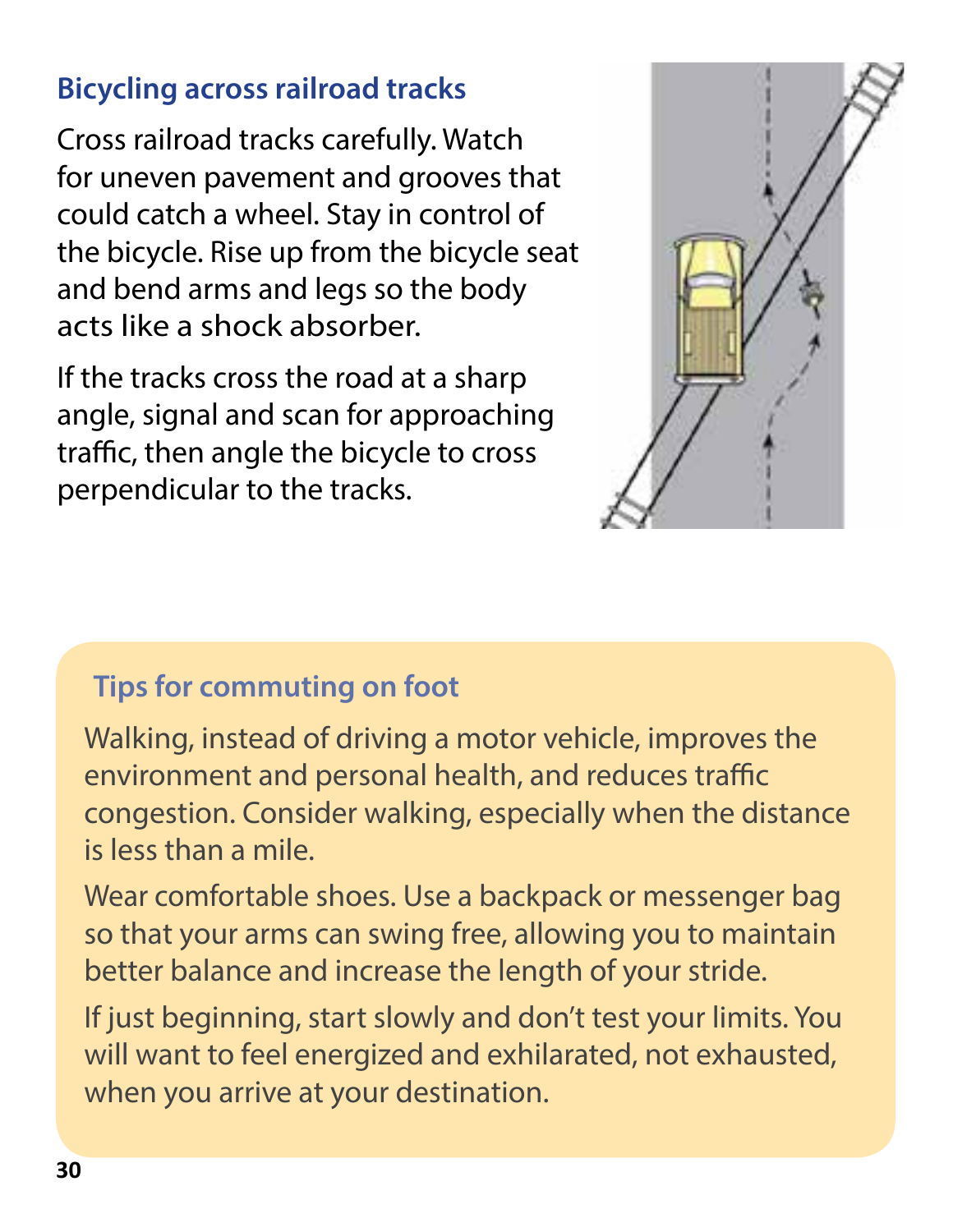#### **Bike and walk for longterm benefits!**

The longterm benefits of bicycling and walking include:

- Lower blood pressure
- Lower cholesterol
- Strengthened heart and cardiovascular system
- Increased bone density
- Increased hormone production that counteracts the effects of aging
- Increased endorphins that decrease stress, depression, and anxiety while increasing relaxation
- Loss or maintenance of weight
- Strengthened nervous system and reflexes
- Increased flexibility
- Reduced diabetes complications

#### **International Walk to School Day**

Walk a child to school or participate in a Walk to School Day event in October. Walking benefits the physical and emotional health of children when they get more exercise, notice their environment, and socialize with parents and other children. *www.walkbiketoschool.org www.chrichmond.org/services/safe-kids.*

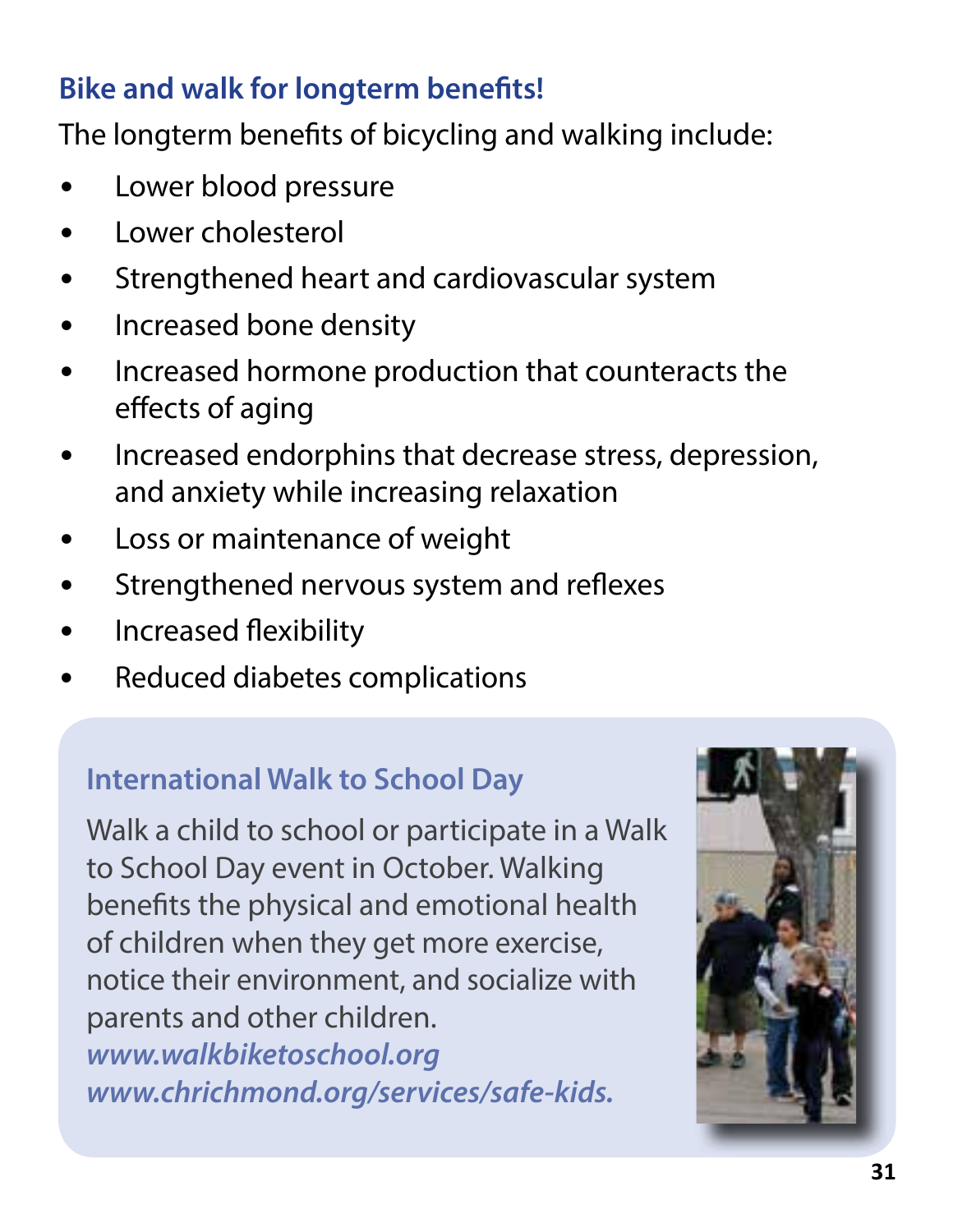#### **America Walks**

Advocacy for local, state, and national pedestrian issues *www.americawalks.org*

#### **Bicycle Helmet Safety Institute**

A clearinghouse of bicycle helmet information serving consumers, parents, teachers, the media, and more *www.bhsi.org* 

**Bike Arlington** *www.bikearlington.com*

**Bike Virginia**  Resources for bicyclists, runs statewide bicycle trips. *www.bikevirginia.org*

### **City of Alexandria Local Motion**

*Active transportation resource in Northern Virginia http://alexandriava.gov/localmotion/*

#### **Crash Facts**

Virginia Crash data at the Virginia Department of Motor Vehicles *https://www.dmv.virginia.gov/safety/#crash\_data/crash\_facts/ index.asp*

#### **Federal Highway Administration**

Resident's Guide for Creating Safe and Walkable Communities *http://safety.fhwa.dot.gov/PED\_BIKE/ped\_cmnity/ped\_ walkguide/index.cfm*

#### **Laws and Safety Tips**

Laws and tips to make bicycling and walking safe and enjoyable on Virginia's highways *http://www.virginiadot.org/programs/bk-laws.asp http://www.dmv.virginia.gov/safety/#programs/bicycle/index. html* for bikes *http://www.dmv.virginia.gov/safety/#programs/pedestrian/* **Example 12**<br> **Example 12**<br> **Examplement Section**<br> **Bicycle Helmet**<br> **Bicycle Helmet**<br> **Bike Arlington**<br> **Example 12**<br> **Example 12**<br> **Example 12**<br> **Example 12**<br> **Example 12**<br> **Example 12**<br> **Example 12**<br> **Example 12**<br> **Exam**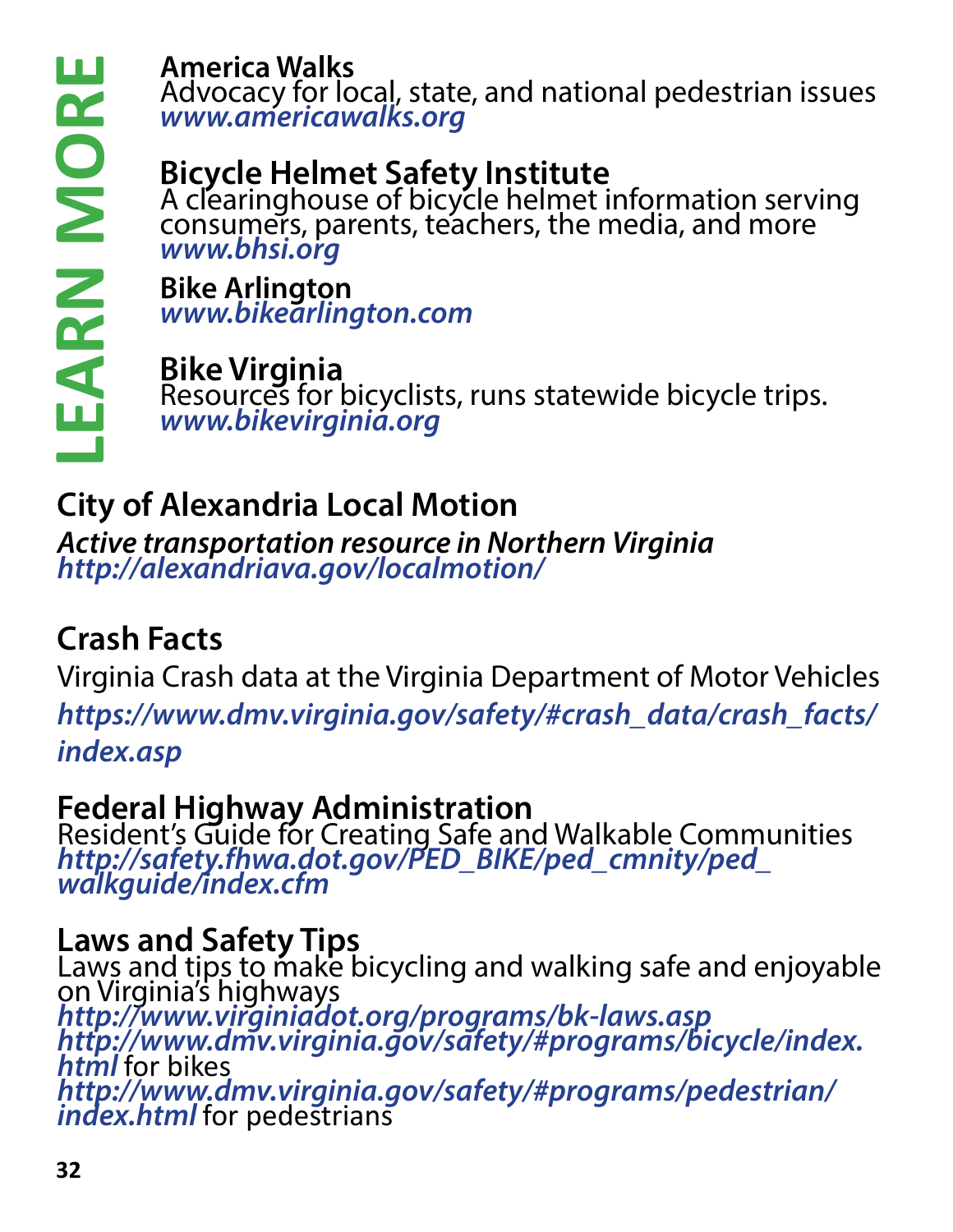#### **League of American Bicyclists**

Promotes bicycling for fun, fitness, and transportation; certifies bicycling instructors; and advocates for bicycle-friendly communities, regions, and states *www.bikeleague.org*

#### **National Highway Traffic Safety Administration**

Pedestrian safety program with publications, activities, information about National Safe Routes to School program and more

*http://www.nhtsa.gov/Pedestrians*

#### **Pedestrian and Bicycle Information Center**

Resources to increase viability of walking and bicycling as a means of transportation and physical activity *www.pedbikeinfo.org*

#### **Safe Routes to School**

Program that assists interested localities, schools, and non-profit groups in making bicycling and walking to school safer and more appealing to children *http://www.virginiadot.org/programs/ted\_Rt2\_school\_pro.asp*

#### **Street Smart**

Public safety program of the District of Columbia, Maryland, and Virginia *www.mwcog.org/streetsmart*

#### **U.S. Department of Federal Highway Administration**

Pedestrian Safety Resources *http://safety.fhwa.dot.gov/ped\_bike/*

#### **Virginia Bicycling Federation**

Volunteer organization working to promote bicycling; change public policy and community attitudes; and improve the safety, convenience, and acceptance of bicycling throughout Virginia *www.vabike.org*

**Virginia Department of Health**  Injury and Violence Prevention site with bicycle safety information and resources www.vahealth.org/injury/TBI/index.htm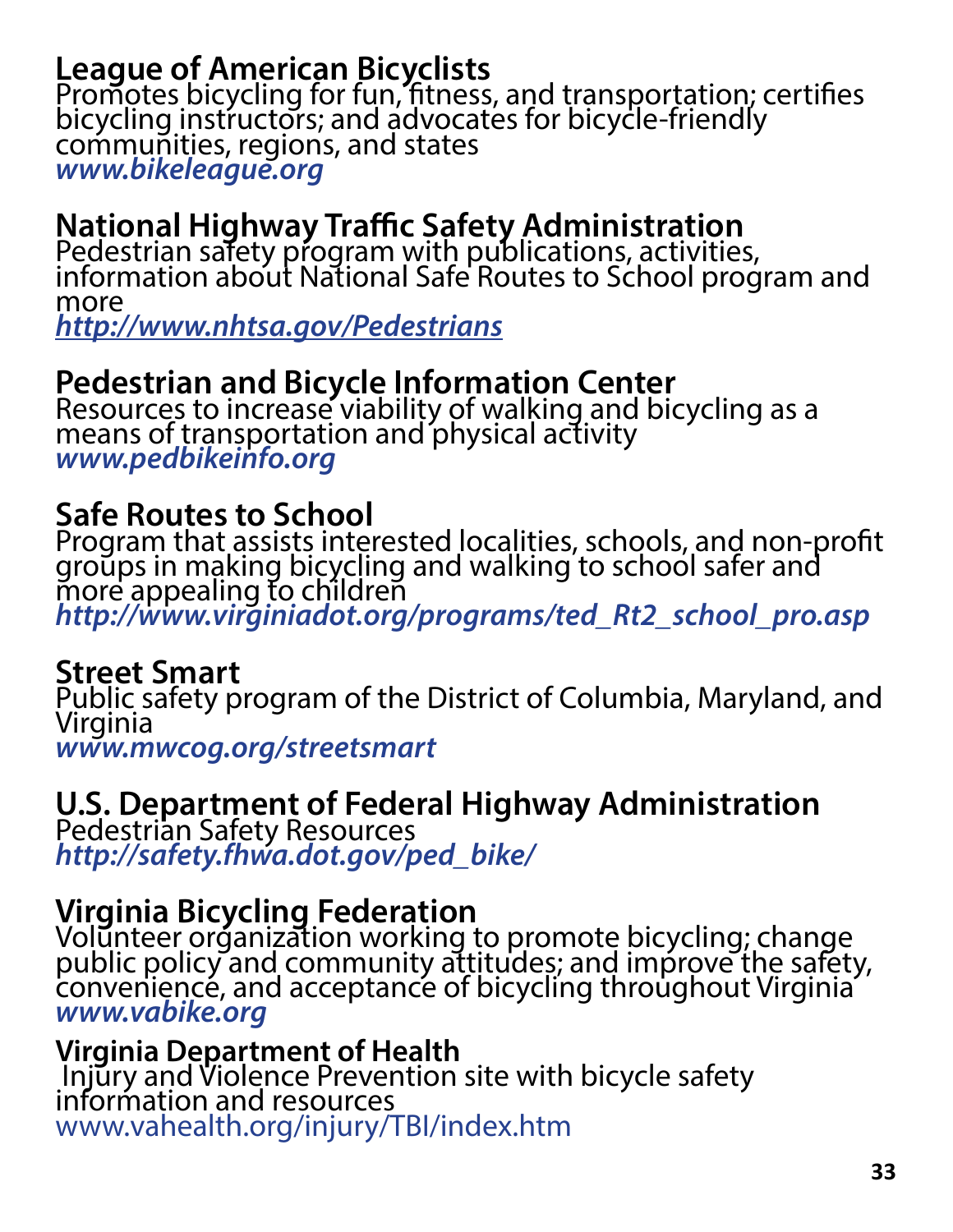**Virginia Department of Transportation** Bicycle and Pedestrian Program, including VDOT Safe Routes to School Program *http://www.vdot.virginia.gov/programs/bk-proginfo.asp*

#### **Virginia Department of Motor Vehicles**

- Virginia Driver's Manual *http://www.dmv.virginia.gov/webdoc/citizen/drivers/*
- *manual.asp* Virginia Highway Safety *www.dmvnow.com/webdoc/safety/index.asp*

#### **Virginia Maps**

- Bicycling in Virginia
- *www.virginiadot.org/bikeped* Birding and Wildlife Trails *http://www.virginia.org/birdingandwildlifetrail/*

#### **Washington Area Bicyclist Association**

The Commonwealth of Virginia's largest metropolitan area bicycling group's Web site offers many resources *www.waba.org*

#### **For more Copies:**

*www.sharevaroads.org,* or<br>Northern Virginia Regional Commission www.novaregion.org [email: dspilio@novaregion.org]

#### **Photo Credits:**

Kimberly Perry, Bike Virginia; Tim Kelley, BikeArlington; Eric Robitall, Laura Sandt, Dan Burden, Tiffany Robinson, PBIC Image library [www.pedbikeimages.org]; VinnieR, Wikipedia; Debbie Spiliotopoulos, NVRC; W&OD Trail, NVRPA.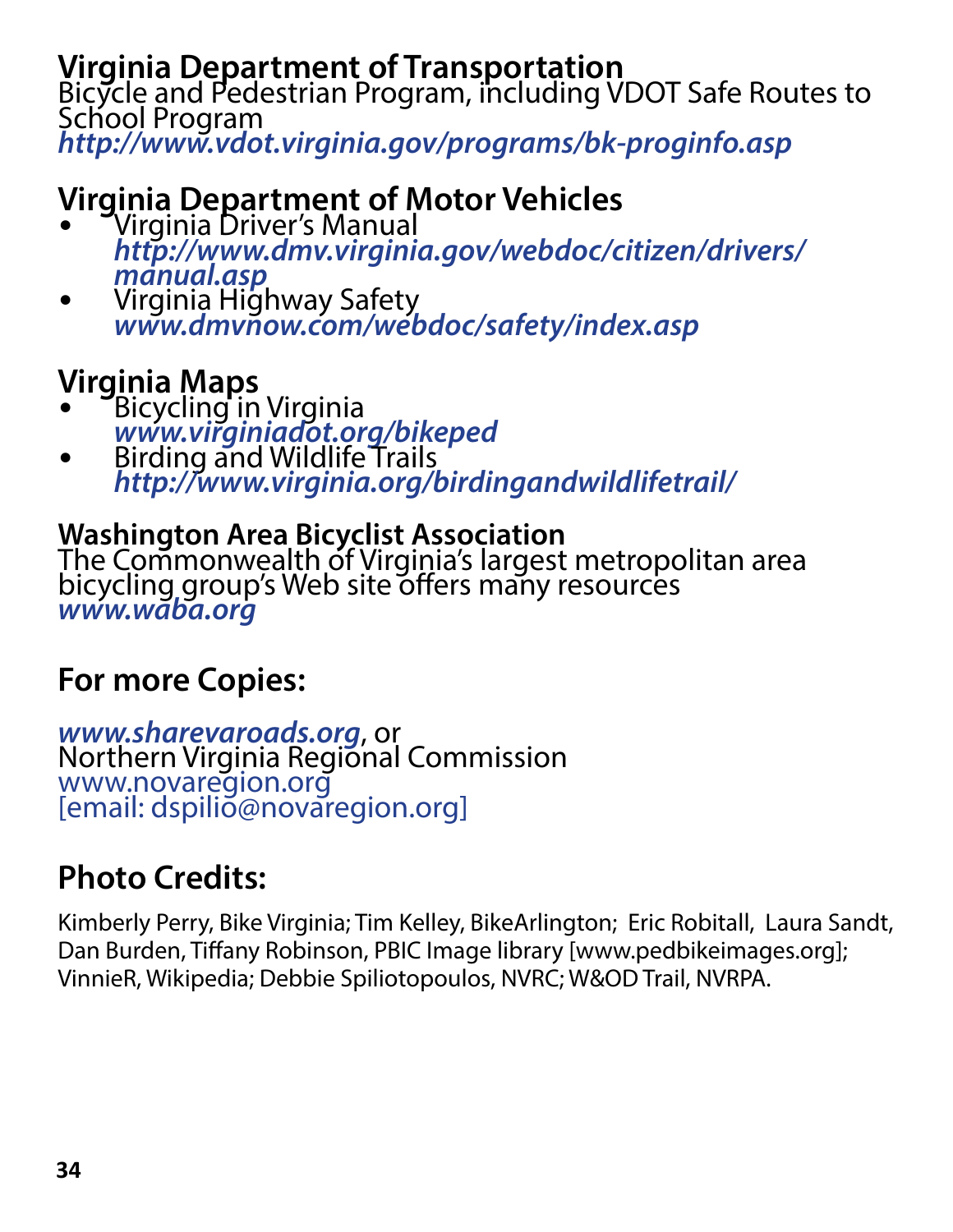#### **SHARING THE ROAD IN VIRGINIA LAWS AND SAFETY TIPS FOR BICYCLISTS, PEDESTRIANS, AND MOTORISTS**



#### **Technical Advisory Committee**

Gregory Billing, Washington Area Bicycling Association John Bolecek, Virginia Department of Transportation Kimberly Burt, Virginia Department of Motor Vehicles Cindy Engelhart, Virginia Department of Transportation Mike Farrell, Metropolitan Washington Council of Governments Sheryl Finucane, Virginia Bicycling Federation Rod Hyner, Virginia Department of Health Tim Kelley, Bike Arlington, Arlington County Monty Mills, Virginia Department of Motor Vehicles Allen Muchnick, Virginia Bicycling Federation George Phillips, Prince William County Rob Richardson, Drivesmart Virginia Cindy Roeder, Town of Herndon Parks George Rogerson Virginia Department of Transportation Sally Smallwood, Fairfax County Safe Routes to Schools Debbie Spiliotopoulos, Northern Virginia Regional Commission Melanie Stokes, Virginia Department of Motor Vehicles Jennifer Wampler, Department of Conservation and Recreation Vanessa Wigand, Virginia Department of Education Rob Williams, Virginia Department of Transportation Lisa Wooten, Virginia Department of Health Bruce Wright, Fairfax Advocates for Better Bicycling

**4th Edition, March 2015**